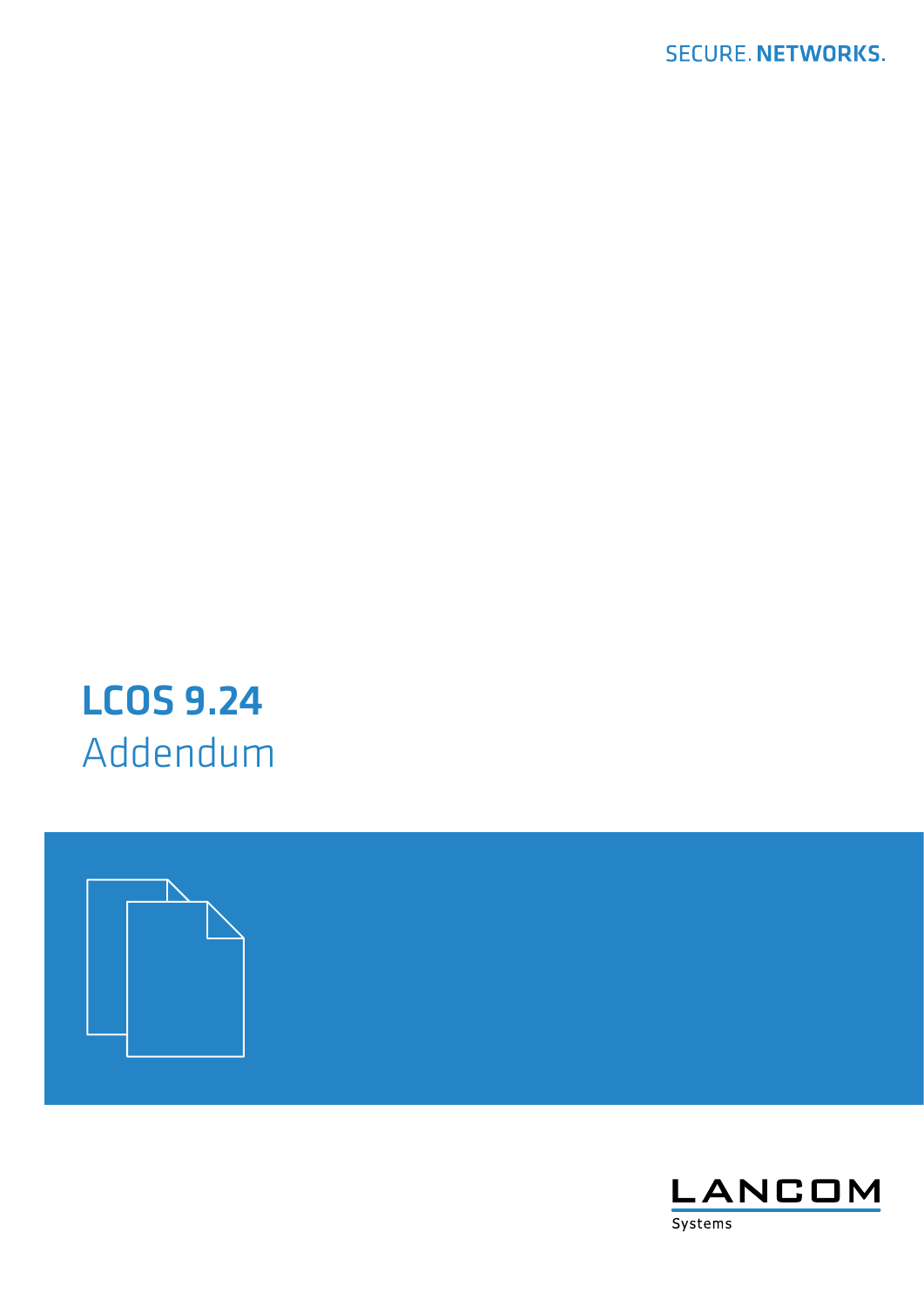# **Contents**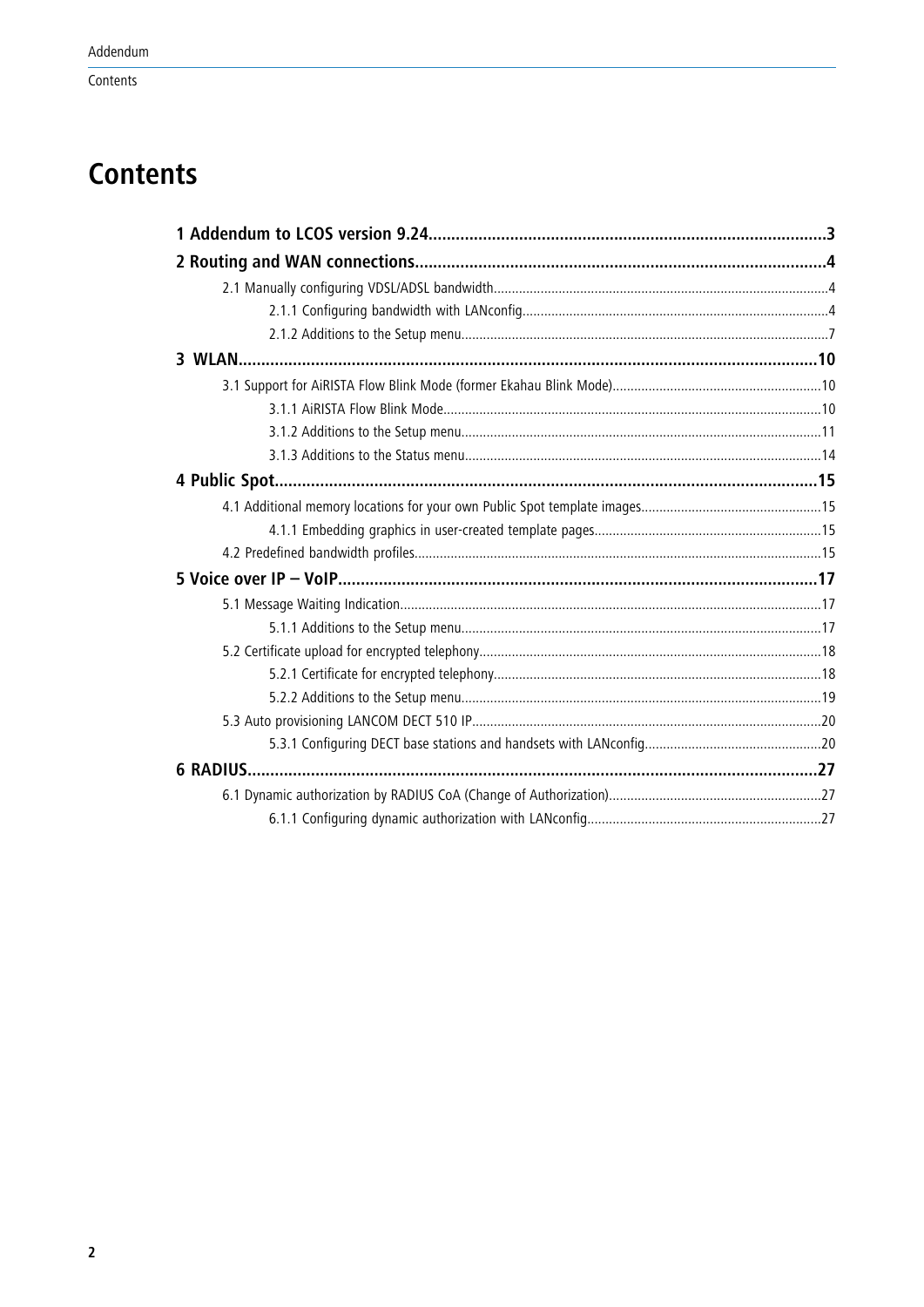# <span id="page-2-0"></span>**1 Addendum to LCOS version 9.24**

This document describes the changes and enhancements in LCOS version 9.24 since the previous version.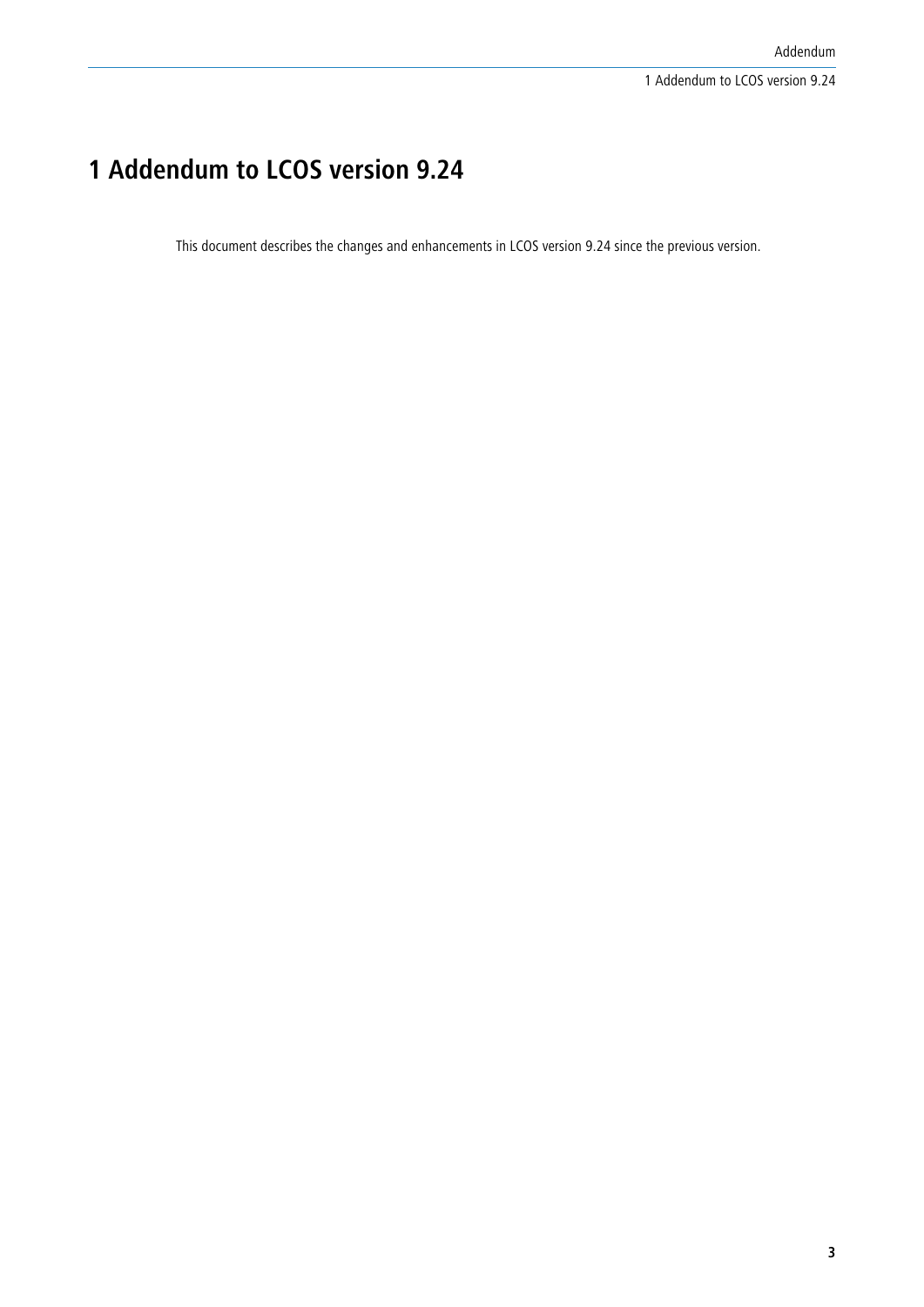2 Routing and WAN connections

# <span id="page-3-0"></span>**2 Routing and WAN connections**

# <span id="page-3-1"></span>**2.1 Manually configuring VDSL/ADSL bandwidth**

As of LCOS version 9.24, the bandwidth for devices with an integrated ADSL/VDSL modem can be set manually at the interface.

# <span id="page-3-2"></span>**2.1.1 Configuring bandwidth with LANconfig**

To configure the upstream and downstream transmission speeds in LANconfig, navigate to **Interfaces** > **WAN** and click the **Interface settings** button.

#### **VDSL and ADSL interfaces**

In order for Quality of Service to function properly, you need to know the actual bandwidth of the WAN connection. Sometimes, the bandwidth negotiated by the DSL modem may not agree with the actual data transfer rate. In this case, it is necessary to manually correct the speed of DSL connection to the actual value.

**This only applies to devices with an integrated ADSL/VDSL modem.** 

### **Example:**

The bandwidth negotiated during the DSL synchronization is 100 Mbps. In fact, the actual available bandwidth is a transmission speed of just 50 Mbps.

#### **Settings for devices with an integrated VDSL modem**

| Protocol:        | Auto            |        |
|------------------|-----------------|--------|
| Handshake:       | Chipset default |        |
| Downstream rate: | n               | kbit/s |
| Upstream rate:   | 0               | kbit/s |

#### **Protocol**

Select the protocol used by your DSL connection. Your Internet provider will be able to provide this information.

The following options are available:

#### **Automatic**

Automatic selection of the operating mode

#### **VDSL2 (G.993.2)**

Operating mode VDSL2 for transmission rates of up to 100 Mbps upstream and downstream.

#### **ADSL**

Operating mode ADSL with up to 8 Mbps downstream and 0.6 Mbps upstream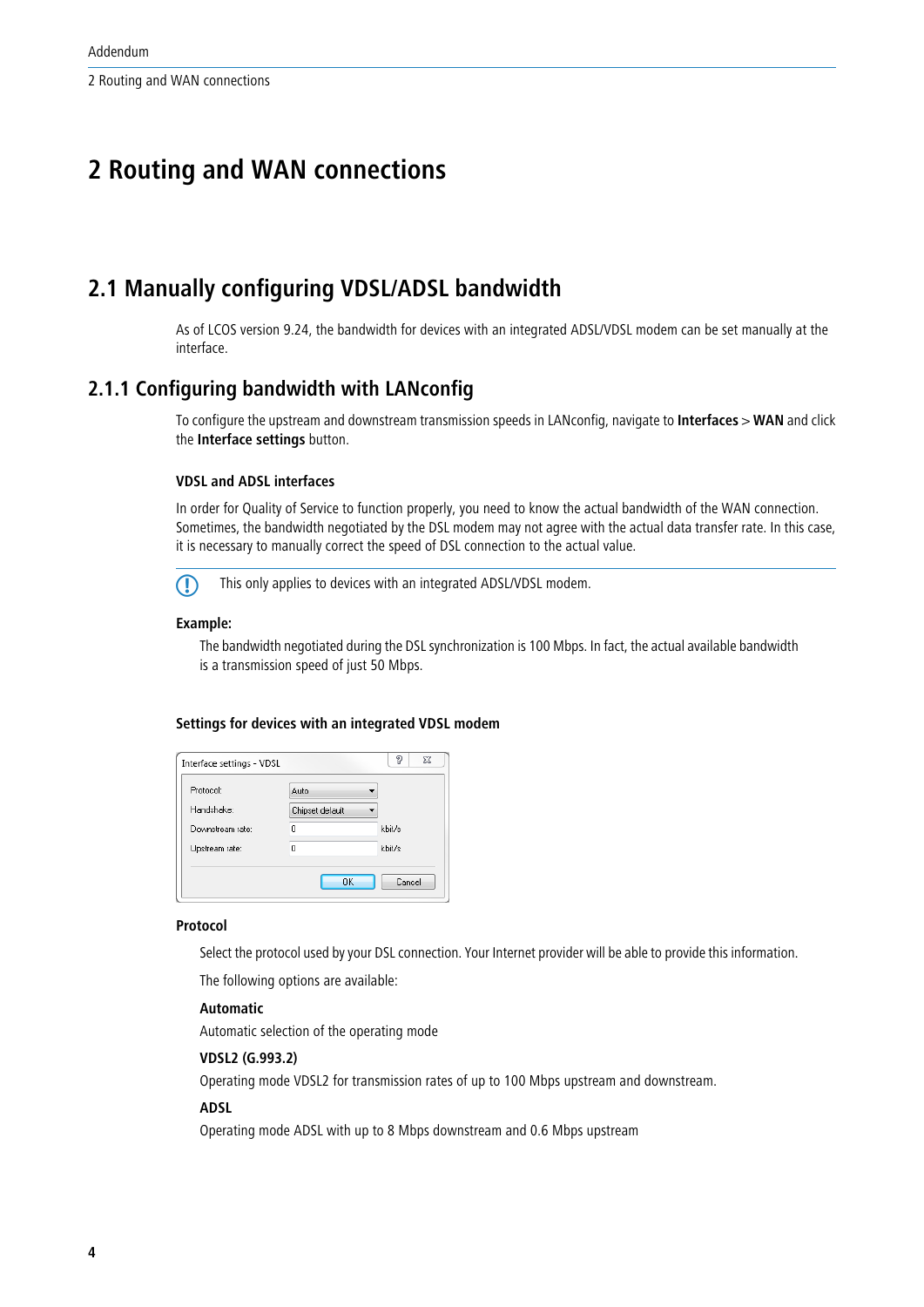#### **ADSL2+ (G.992.5)**

Operating mode ADSL2+ with up to 24 Mbps downstream and 1 Mbps upstream

#### **ADSL2 (G.992.3)**

Operating mode ADSL2 with up to 12 Mbps downstream and 1.2 Mbps upstream

#### **ADSL1 (G.992.1/G.DMT)**

Operating mode ADSL (G.DMT) with up to 8 Mbps downstream and 1 Mbps upstream

#### **ADSL2+ (Annex J)**

Operating mode All Digital ADSL2+ with up to 24 Mbps downstream and 3.5 Mbps upstream

#### **ADSL2 (Annex J)**

Operating mode All Digital Mode ADSL2+ with up to 12 Mbps downstream and 3.5 Mbps upstream

#### **Off**

The interface is not active.

#### **Handshake**

Select from the following handshake methods for this interface:

#### **Chipset-default**

The handshake is carried out according to the default for the chipset in the device.

## **V43 if needed**

The V43 carrier set is used for the handshake if required.

#### **V43 enabled**

The carrier set V43 is enabled for the handshake.

#### **V43 disabled**

The carrier set V43 is disabled for the handshake.

#### **Downstream rate**

Specify the downstream rate (RX). The actual bandwidth corresponds to the minimum of the negotiated value and the value set here.



**(1)** If the default value is "0", the value used is negotiated automatically.

#### **Upstream rate**

Specify the upstream rate (TX). The actual bandwidth corresponds to the minimum of the negotiated value and the value set here.



 $\bigcap$  If the default value is "0", the value used is negotiated automatically.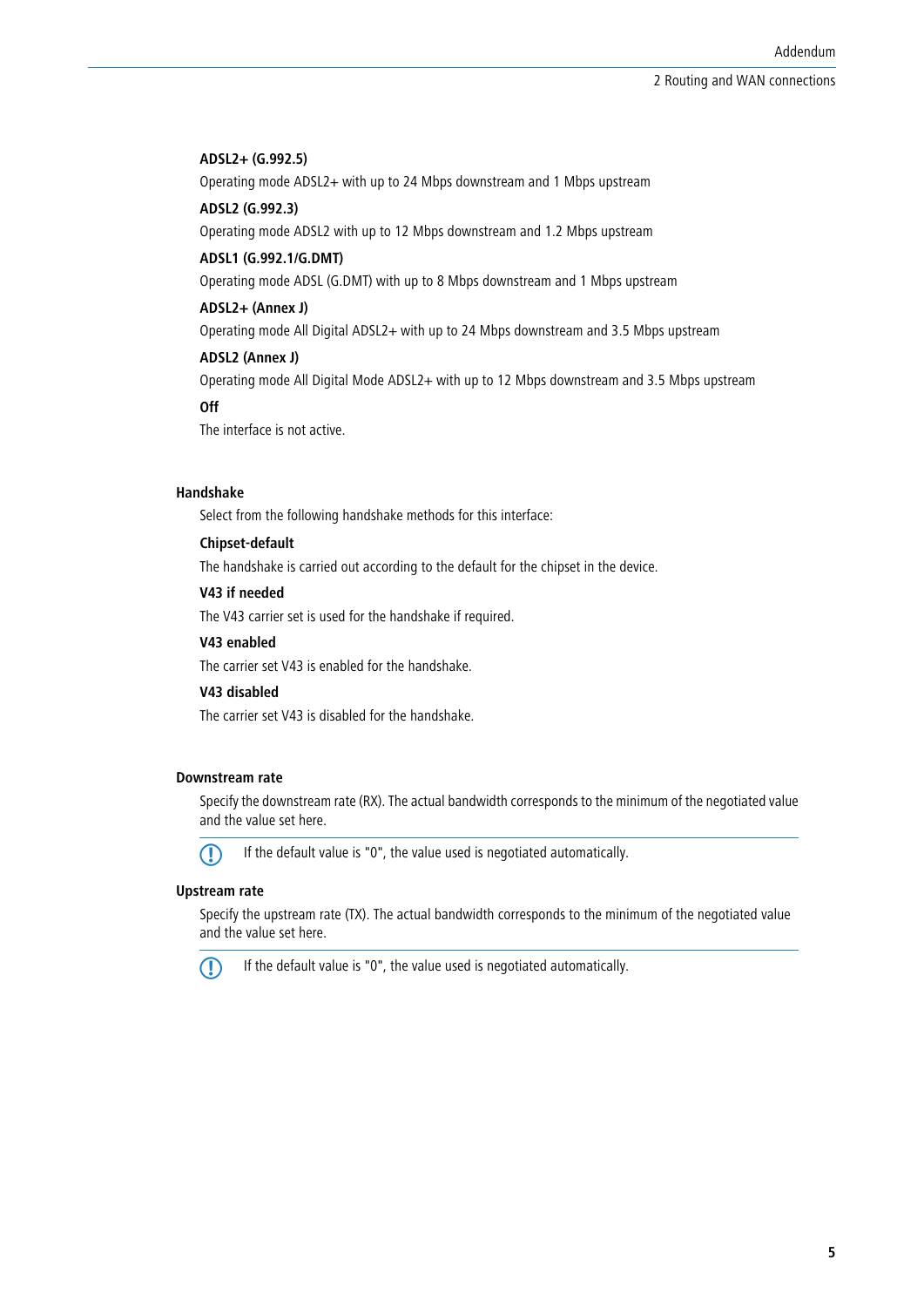2 Routing and WAN connections

#### **Settings for devices with an integrated ADSL modem**

| Interface settings - ADSL |      | P<br>23 |
|---------------------------|------|---------|
| Protocol:                 | Auto |         |
| Downstream rate:          | ۵    | kbit/s  |
| Upstream rate:            | ٥    | kbit/s  |
|                           | OK   | Cancel  |
|                           |      |         |

#### **Protocol**

Select the protocol used by your DSL connection. Your Internet provider will be able to provide this information.

The following options are available:

#### **Automatic**

Automatic selection of the operating mode

#### **ADSL1 (autom. Annex A/B)**

Operating mode ADSL over POTS/ISDN for transmission rates up to 10 Mbps downstream and 1 Mbps upstream.

#### **ADSL2 (autom. Annex A/B)**

Operating mode ADSL2 over POTS/ISDN for transmission rates up to 12 Mbps downstream and 1 Mbps upstream.

#### **ADSL2+ (autom. Annex A/B)**

Operating mode ADSL2+ over POTS/ISDN for transmission rates up to 24 Mbps downstream and 1 Mbps upstream.

#### **Auto-POTS (autom. Annex A/I/L/M)**

Operating mode ADSL over POTS for transmission rates from 10 to 24 Mbps downstream and up to 3.5 Mbps upstream.

#### **ADSL1 (Annex A)**

Operating mode ADSL over POTS for transmission rates up to 10 Mbps downstream and 1 Mbps upstream.

#### **ADSL2 (Annex A)**

Operating mode ADSL2 over POTS with up to 12 Mbps downstream and 1 Mbps upstream

## **ADSL2+ (Annex A)**

Operating mode ADSL2+ over POTS with up to 24 Mbps downstream and 1 Mbps upstream

#### **ADSL2 (Annex I)**

Operating mode All Digital Mode ADSL2+ with up to 12 Mbps downstream and 3.2 Mbps upstream

#### **ADSL2+ (Annex I)**

Operating mode All Digital ADSL2+ with up to 24 Mbps downstream and 3.2 Mbps upstream

#### **ADSL2 (Annex L)**

Operating mode RE-ADSL2 with up to 6 Mbps downstream and 1.2 Mbps upstream

#### **ADSL2 (Annex M)**

Operating mode ADSL2 with up to 24 Mbps downstream and 3.5 Mbps upstream

#### **ADSL2+ (Annex M)**

Operating mode ADSL2+ with up to 24 Mbps downstream and 3.7 Mbps upstream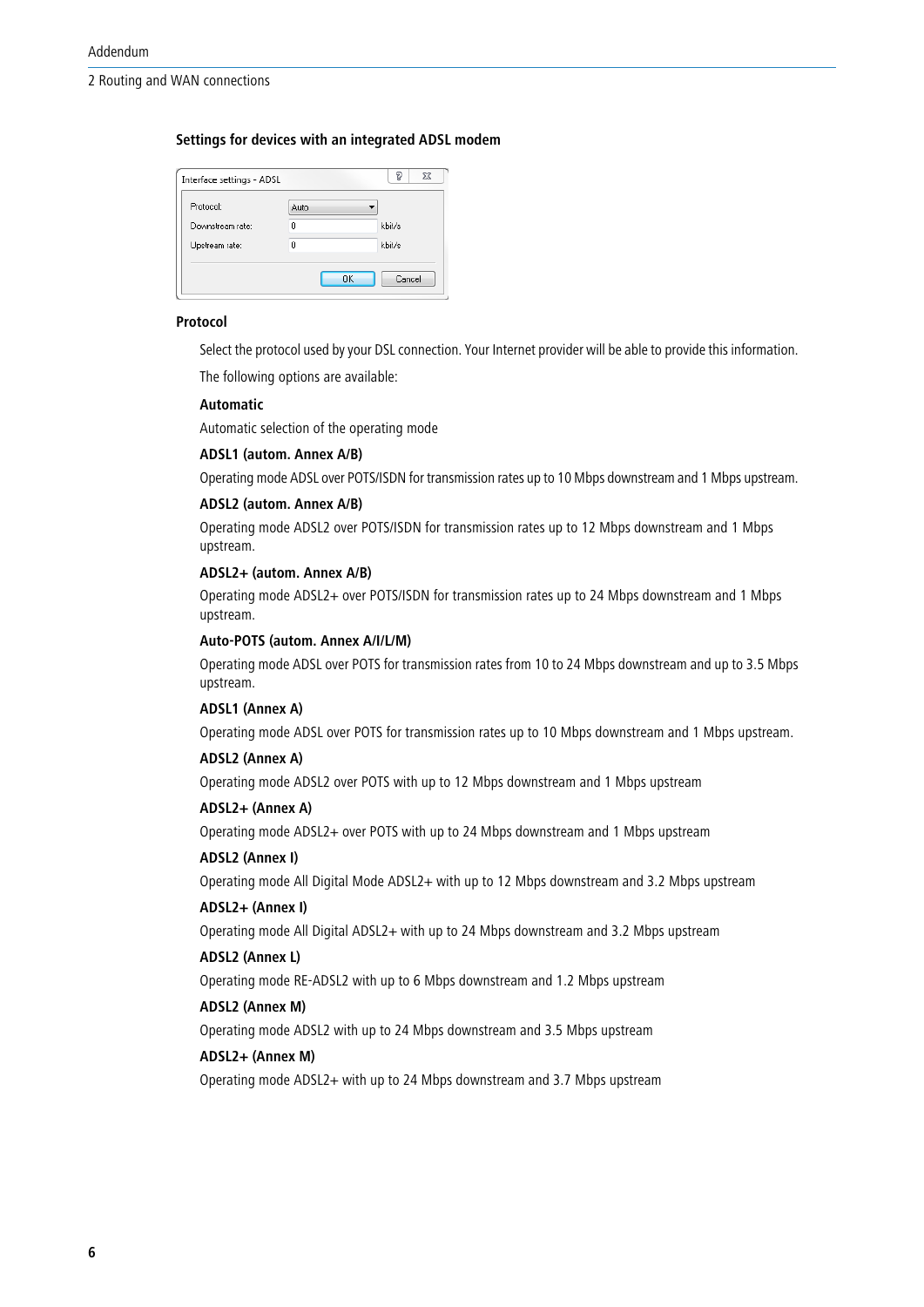#### **Auto-ISDN (autom. Annex B/J)**

Operating mode ADSL over ISDN for transmission rates from 10 to 24 Mbps downstream and up to 3.5 Mbps upstream.

#### **ADSL1 (Annex B)**

Operating mode ADSL over ISDN for transmission rates up to 10 Mbps downstream and 1 Mbps upstream.

#### **ADSL2 (Annex B)**

Operating mode ADSL over ISDN for transmission rates up to 12 Mbps downstream and 1 Mbps upstream.

#### **ADSL2+ (Annex B)**

Operating mode ADSL over ISDN for transmission rates up to 24 Mbps downstream and 1 Mbps upstream.

#### **ADSL2 (Annex J)**

Operating mode ADSL over ISDN for transmission rates up to 12 Mbps downstream and 3.5 Mbps upstream.

#### **ADSL2+ (Annex J)**

Operating mode ADSL over ISDN for transmission rates up to 24 Mbps downstream and 3.5 Mbps upstream.

#### **Off**

The interface is not active.

#### **Downstream rate**

Specify the downstream rate (RX). The actual bandwidth corresponds to the minimum of the negotiated value and the value set here.



5 If the default value is "0", the value used is negotiated automatically.

#### **Upstream rate**

Specify the upstream rate (TX). The actual bandwidth corresponds to the minimum of the negotiated value and the value set here.



5 If the default value is "0", the value used is negotiated automatically.

# <span id="page-6-0"></span>**2.1.2 Additions to the Setup menu**

## **Upstream rate**

This item allows you to set the gross upstream rate for this port. The data rate entered here (kbps) limits the outgoing data streams from the device.

#### **SNMP ID:**

2.23.6.16

#### **Telnet path:**

**Setup** > **Interfaces** > **ADSL-Interface**

#### **Possible values:**

Max. 6 characters from  $[0-9]$ 

#### **Default:**

 $\Omega$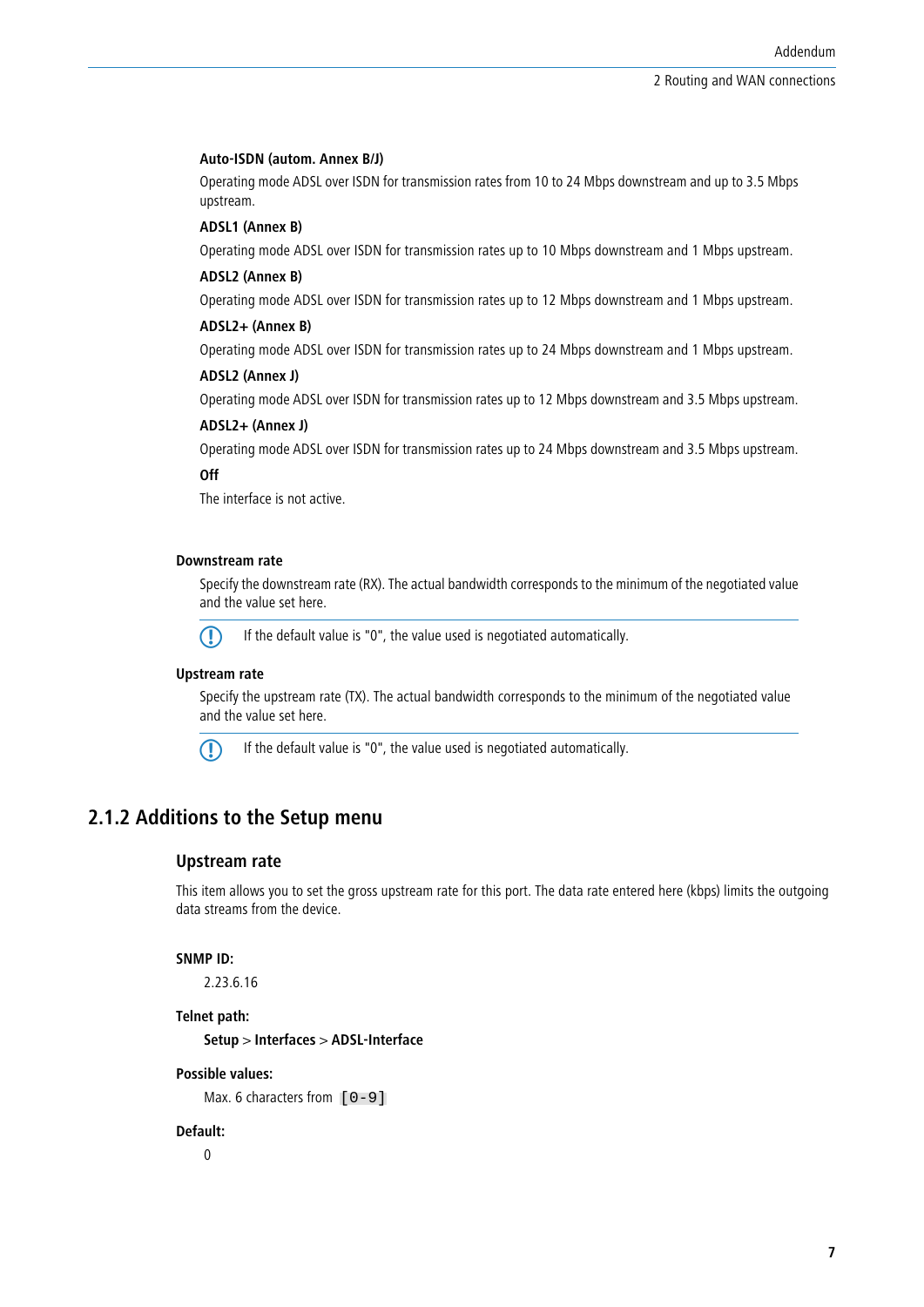2 Routing and WAN connections

# **Special values:**

**0**

The value used is negotiated automatically.

# **Downstream rate**

The downstream rate is measured in kilobits and includes everything arriving at the router over the WAN interface. For example, on a connection with guaranteed 768 kbps downstream, the upstream rate negotiated by the modem is 864 kbps. This still includes an overhead typical for this type of connection, which results from the modem using ATM as the transport protocol. If we adjust the 864 kbps to allow for the overhead that results from the structure of an ATM cell (48 bytes of payload for a cell length of 53 bytes), we arrive at 864  $*$  48/53 = 792 kbps gross downstream rate, which is transferred from the modem to the router over Ethernet. If data rates negotiated by the modem are unknown, it is possible to multiply the guaranteed data rates by 56/55 to approximate the gross data rates.

#### **SNMP ID:**

2.23.6.18

**Telnet path:**

**Setup** > **Interfaces** > **ADSL-Interface**

#### **Possible values:**

Max. 6 characters from  $[0-9]$ 

#### **Default:**

 $\overline{0}$ 

#### **Special values:**

**0**

The value used is negotiated automatically.

#### **Upstream rate**

This item allows you to set the gross upstream rate for this port. The data rate entered here (kbps) limits the outgoing data streams from the device.

#### **SNMP ID:**

2.23.8.16

#### **Telnet path:**

**Setup** > **Interfaces** > **VDSL**

#### **Possible values:**

Max. 6 characters from  $[0-9]$ 

#### **Default:**

0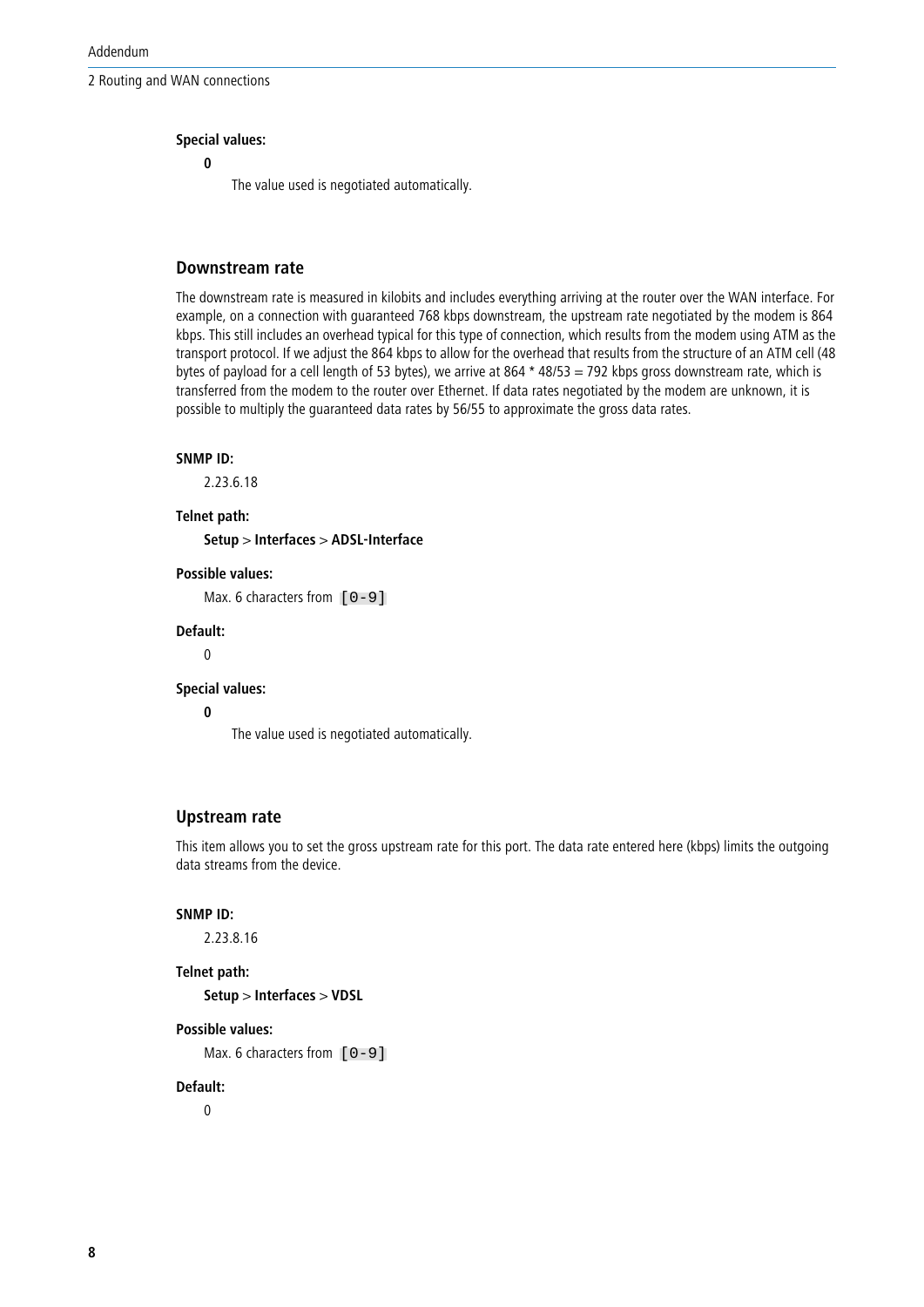2 Routing and WAN connections

#### **Special values:**

**0**

The value used is negotiated automatically.

# **Downstream rate**

The downstream rate is measured in kilobits and includes everything arriving at the router over the WAN interface. For example, on a connection with guaranteed 768 kbps downstream, the upstream rate negotiated by the modem is 864 kbps. This still includes an overhead typical for this type of connection, which results from the modem using ATM as the transport protocol. If we adjust the 864 kbps to allow for the overhead that results from the structure of an ATM cell (48 bytes of payload for a cell length of 53 bytes), we arrive at 864 \* 48/53 = 792 kbps gross downstream rate, which is transferred from the modem to the router over Ethernet. If data rates negotiated by the modem are unknown, it is possible to multiply the guaranteed data rates by 56/55 to approximate the gross data rates.

#### **SNMP ID:**

2.23.8.18

**Telnet path:**

**Setup** > **Interfaces** > **VDSL**

#### **Possible values:**

Max. 6 characters from  $[0-9]$ 

#### **Default:**

0

#### **Special values:**

**0**

The value used is negotiated automatically.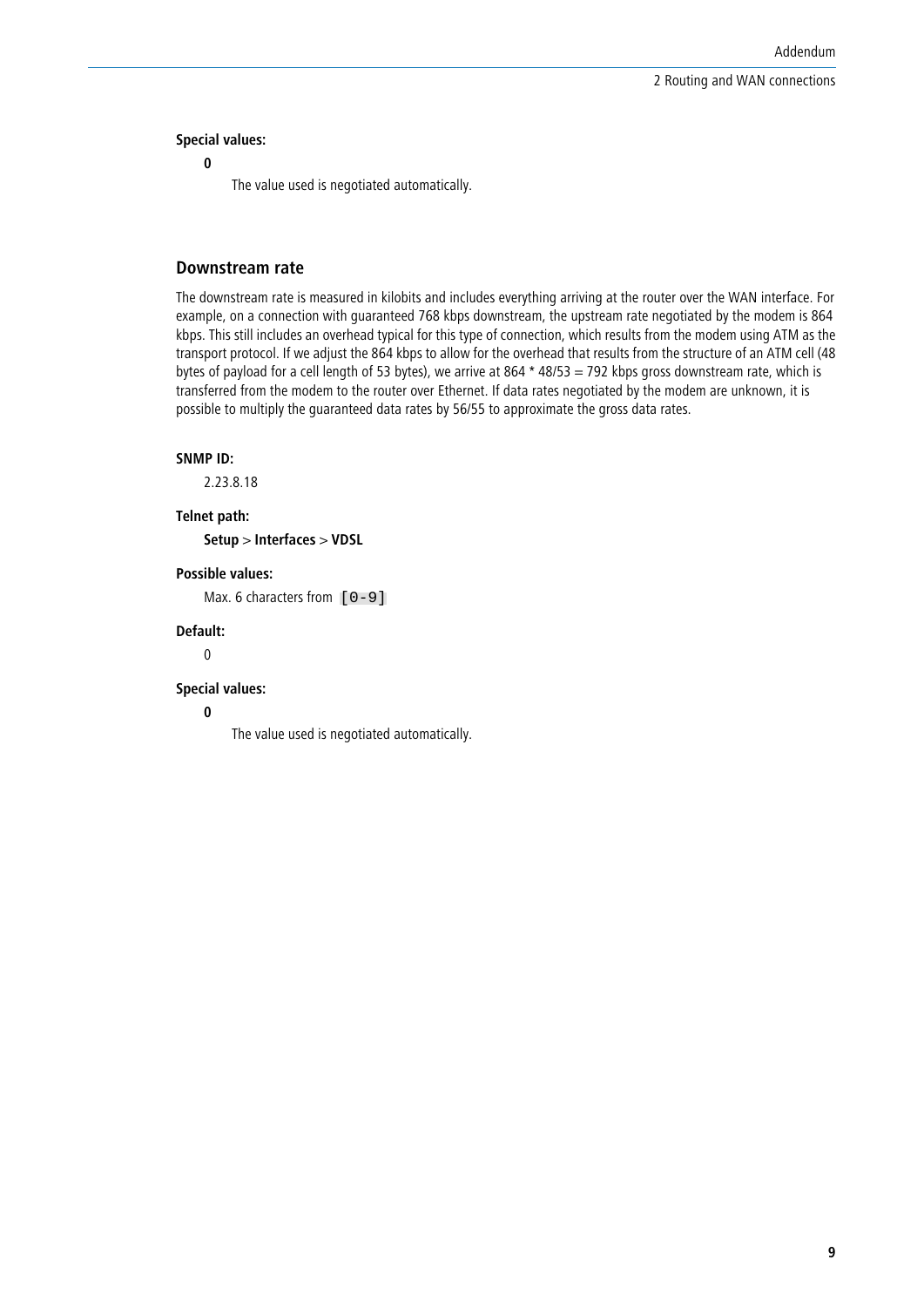# <span id="page-9-0"></span>**3 WLAN**

# <span id="page-9-1"></span>**3.1 Support for AiRISTA Flow Blink Mode (former Ekahau Blink Mode)**

As of LCOS version 9.24, devices with at least one 11n Wi-Fi module support the AiRISTA Flow Blink Mode.

# <span id="page-9-2"></span>**3.1.1 AiRISTA Flow Blink Mode**

Ekahau and their "Real Time Location System" (RTLS) allow you to determine the location of objects and persons within a wireless LAN. This works with special Wi-Fi transmitters known as "Wi-Fi tags" that are located on the device or person's body and which send specially coded Wi-Fi packets. APs located nearby receive these packets, enrich them with additional information (e.g. RSSI), encapsulate them in the "TaZmen Sniffer Protocol" (TZSP) and forward this information to the "Ekahau RTLS Controller" (ERC) installed on the network. The ERC analyzes this data to determine the position of the Wi-Fi tag.

The Wi-Fi tags support three modes for sending the Wi-Fi packets:

- **4** Associated mode: In "associated mode" the Wi-Fi tag functions like a Wi-Fi client. It associates with a nearby AP and stays in constant contact with it. While this provides seamless positioning, this mode consumes more power and the battery life of the Wi-Fi tag is reduced. In "associated mode" the Wi-Fi tags use the Ekahau Location Protocol (ELP).
- **Blink mode**: In "blink mode", the Wi-Fi tag transmits short Wi-Fi packets but does not connect to an AP. In "blink mode" the Wi-Fi tags use the "Ekahau Blink Protocol" (EBP).
- 1 **Mixed mode**: In "Mixed mode", the Wi-Fi tags use EBP to send the RSSI and ELP to send status messages to the ERC.

# **Configuring the AiRISTA Flow Blink Mode with LANconfig**

**(1)** The blink mode only works with 802.11n WLAN modules, not with 802.11ac WLAN modules. Correspondingly, it is not possible to activate the 'blink mode' for 802.11ac WLAN modules in LANconfig. The option is permanently disabled for devices of this type.

To configure access to the RTLS Server (ERC) with LANconfig, open the view **Wireless LAN** > **General** and click the button **Blink mode**.

| Blink mode                     |                                                        | P<br>$\Sigma$ |
|--------------------------------|--------------------------------------------------------|---------------|
| Server address (ERC):          |                                                        |               |
| Port:                          | 8.569                                                  |               |
| Source address (optional):     |                                                        | Select        |
| $\mathbf{1}$<br>WLAN settings. | Enable the Blink mode per WLAN interface in the Expert |               |
|                                | OK                                                     | Cancel        |

#### **Server address (ERC)**

Enter the address of the ERC. You can enter an IP address or a host name.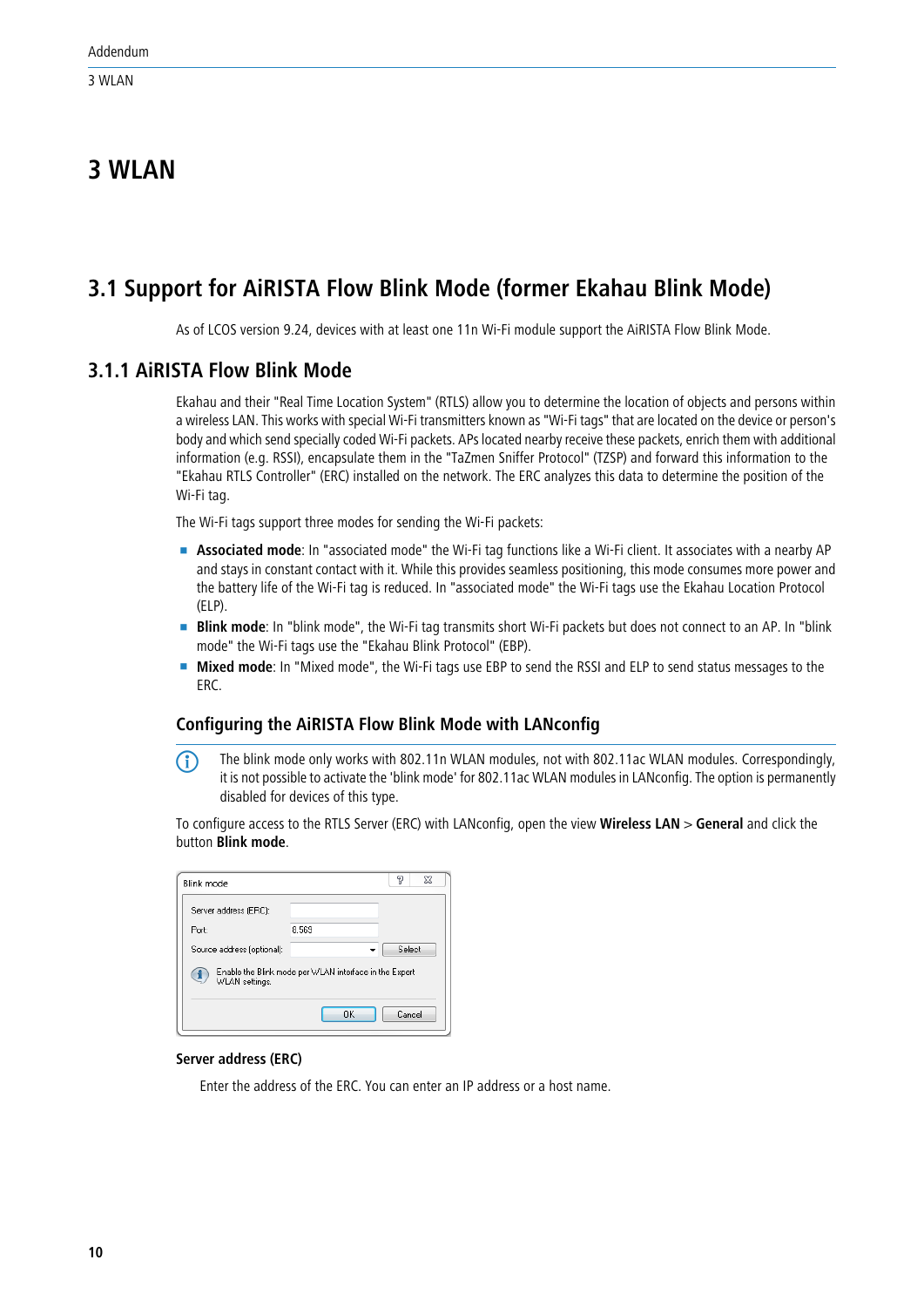#### **Port**

Contains the default UDP port (8569) for communication with the ERC. Change this value only in exceptional cases.

#### **Source address (optional)**

Optionally, specify a source address.

To configure the blink mode for each physical WLAN interface, navigate to **Wireless LAN** > **General** and click the button **Expert WLAN settings**. If applicable, select the desired WLAN interface from the drop-down list and switch to the **Blink mode** tab.

| Expert WLAN settings - WLAN interface                                                                                                | 8<br>$\mathbf{x}$              |
|--------------------------------------------------------------------------------------------------------------------------------------|--------------------------------|
| Beaconing<br>Roaming   Backup transmission power reduction                                                                           | Blink mode                     |
| Configure the Blink Mode to enable the receiving of Blink frames via WLAN and to forward them to<br>an Ekahau RTLS Controller (ERC). |                                |
| Blink mode activated                                                                                                                 |                                |
| BSSID reported to ERC:                                                                                                               | WLAN network 1<br>$\mathbf{r}$ |
|                                                                                                                                      |                                |
|                                                                                                                                      |                                |
|                                                                                                                                      |                                |
|                                                                                                                                      |                                |
|                                                                                                                                      |                                |
|                                                                                                                                      |                                |
|                                                                                                                                      |                                |
|                                                                                                                                      |                                |
|                                                                                                                                      |                                |
|                                                                                                                                      |                                |
|                                                                                                                                      |                                |
|                                                                                                                                      | OK<br>Cancel                   |

#### **Blink mode activated**

Enable or disable the blink mode for this interface here.

#### **BSSID reported to ERC**

Here you select the logical WLAN interface that the device reports to the ERC.

The ERC "maps" this BSSID to a particular location. For example, if this location were a server room, the ERC knows that Wi-Fi tag "A" is located in the server room as long as the "blink" arrives from the BSSID belonging to the corresponding APs.

# <span id="page-10-0"></span>**3.1.2 Additions to the Setup menu**

# **Blink mode**

This menu contains the settings for communications with the RTLS server (Ekahau RTLS Controller, ERC).

**SNMP ID:**

2.12.131

# **Telnet path: Setup** > **WLAN**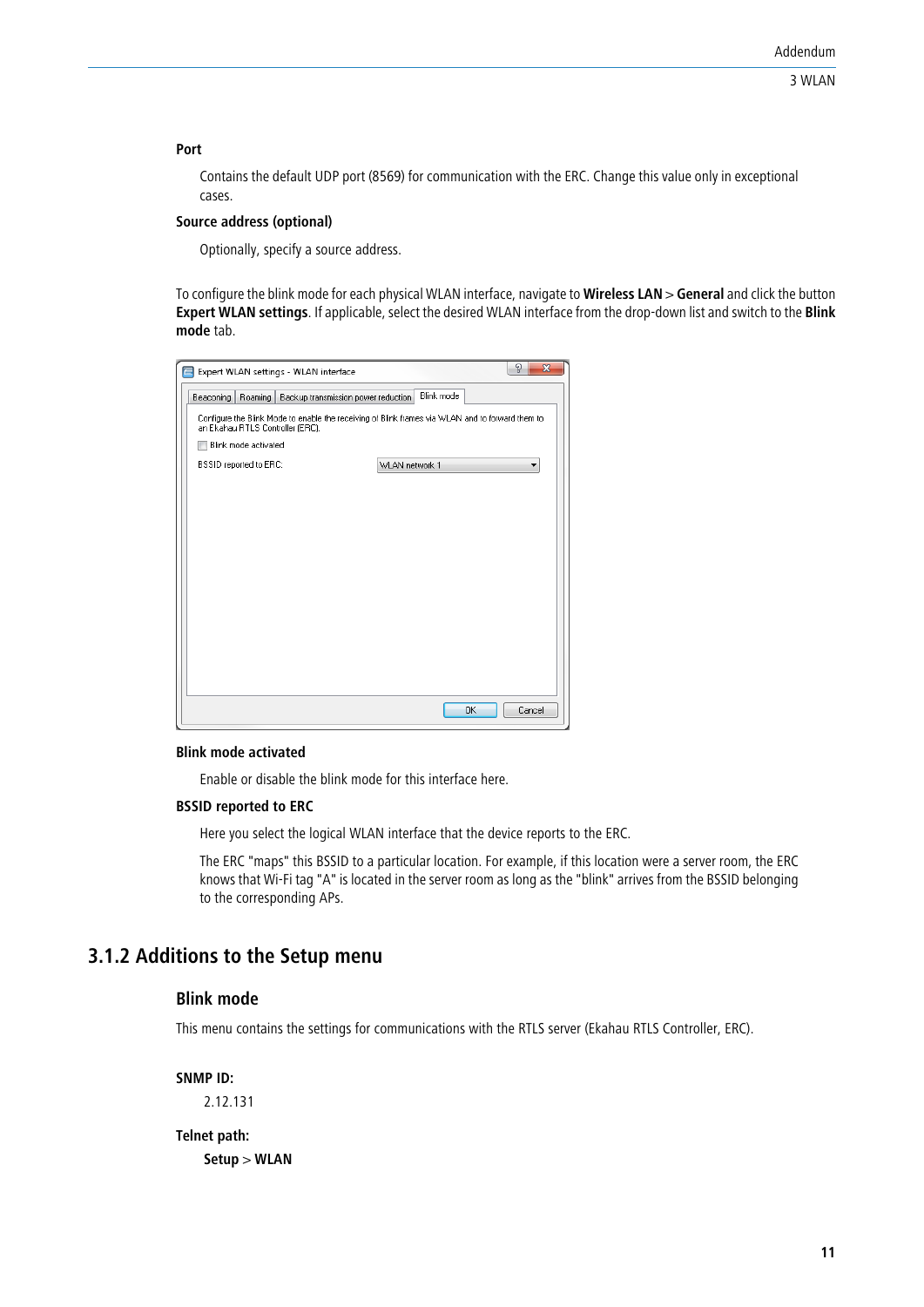#### 3 WLAN

#### **Server address**

Contains the IP address or the DNS name of the RTLS server.

#### **SNMP ID:**

2.12.131.1

#### **Telnet path:**

**Setup** > **WLAN** > **Blink-Mode**

# **Possible values:**

```
Max. 64 characters from [A-Z][a-z][0-9]@{|}~! $%&'()+-,/:; <=>?[\] ^_.
```
#### **Default:**

empty

#### **Server port**

Contains the UDP port number of the RTLS server.

#### **SNMP ID:**

2.12.131.2

#### **Telnet path:**

**Setup** > **WLAN** > **Blink-Mode**

#### **Possible values:**

Max. 5 characters from  $[0-9]$ 

# **Default:**

8569

#### **Loopback address**

Contains the optional source address used by the device instead of the source address that would be automatically selected for this target.

#### **SNMP ID:**

2.12.131.3

#### **Telnet path:**

**Setup** > **WLAN** > **Blink-Mode**

#### **Possible values:**

Max. 16 characters from  $[A-Z][a-z][0-9] \otimes \{\}\cdot$ : \$%&'()+-,/:; <=>? $[\]\$  ^\_.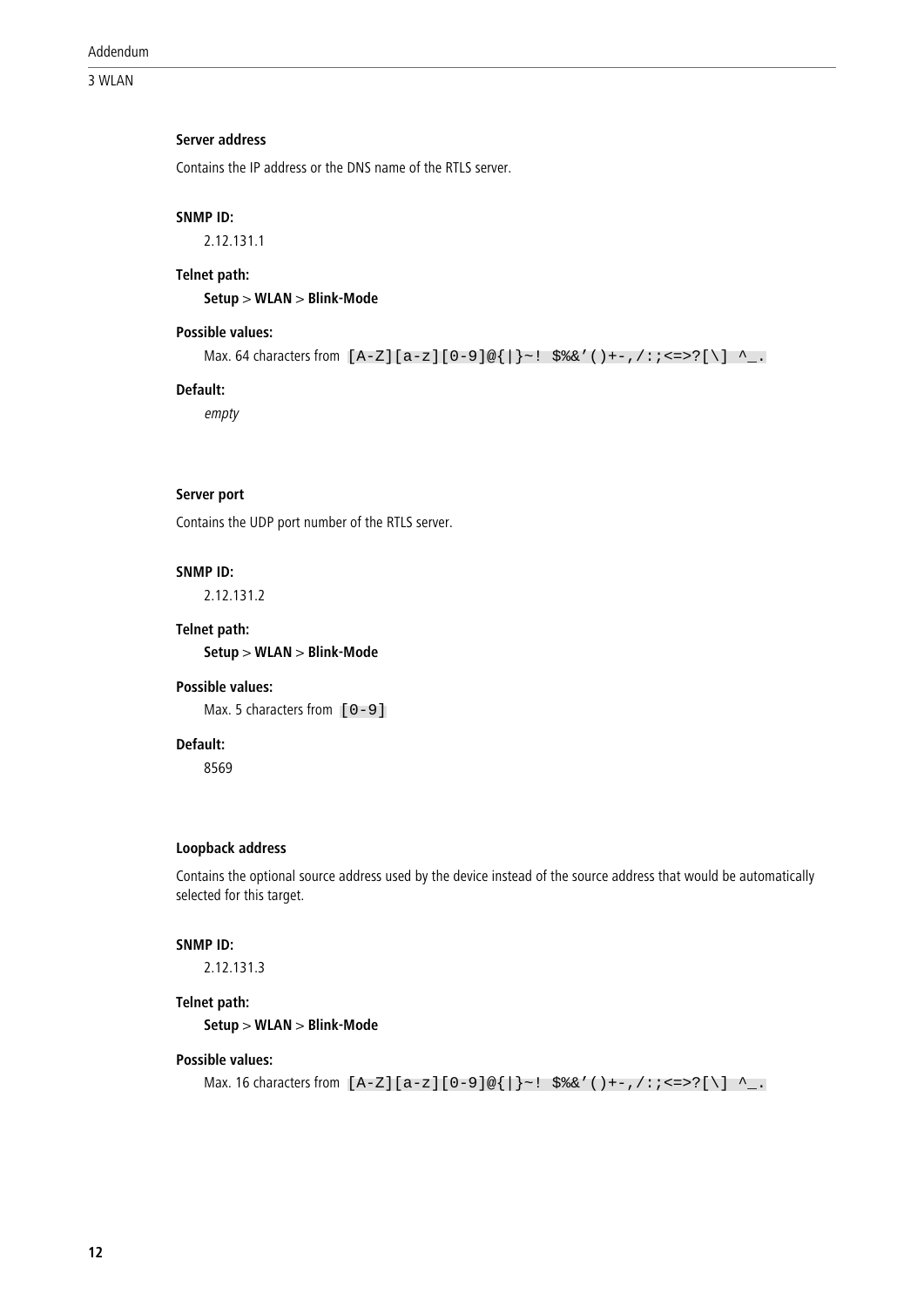# 3 WLAN

# **Special values: Name of the IP networks whose address should be used "INT"** for the address of the first intranet **"DMZ"** for the address of the first DMZ **LB0 to LBF** for the 16 loopback addresses **Any valid IP address**

#### **Default:**

empty

# **Blink mode**

In this table, you configure the blink mode for the physical WLAN interfaces.

#### **SNMP ID:**

2.23.20.26

# **Telnet path:**

**Setup** > **Interfaces**

### **Ifc**

Contains the name of the physical WLAN interface.

#### **SNMP ID:**

2.23.20.26.1

#### **Telnet path:**

**Setup** > **Interfaces** > **Blink-Mode**

**Possible values:**

**WLAN-1 WLAN-2**

# **Operating**

Activates or deactivates the blink mode for this physical interface.

#### **SNMP ID:**

2.23.20.26.2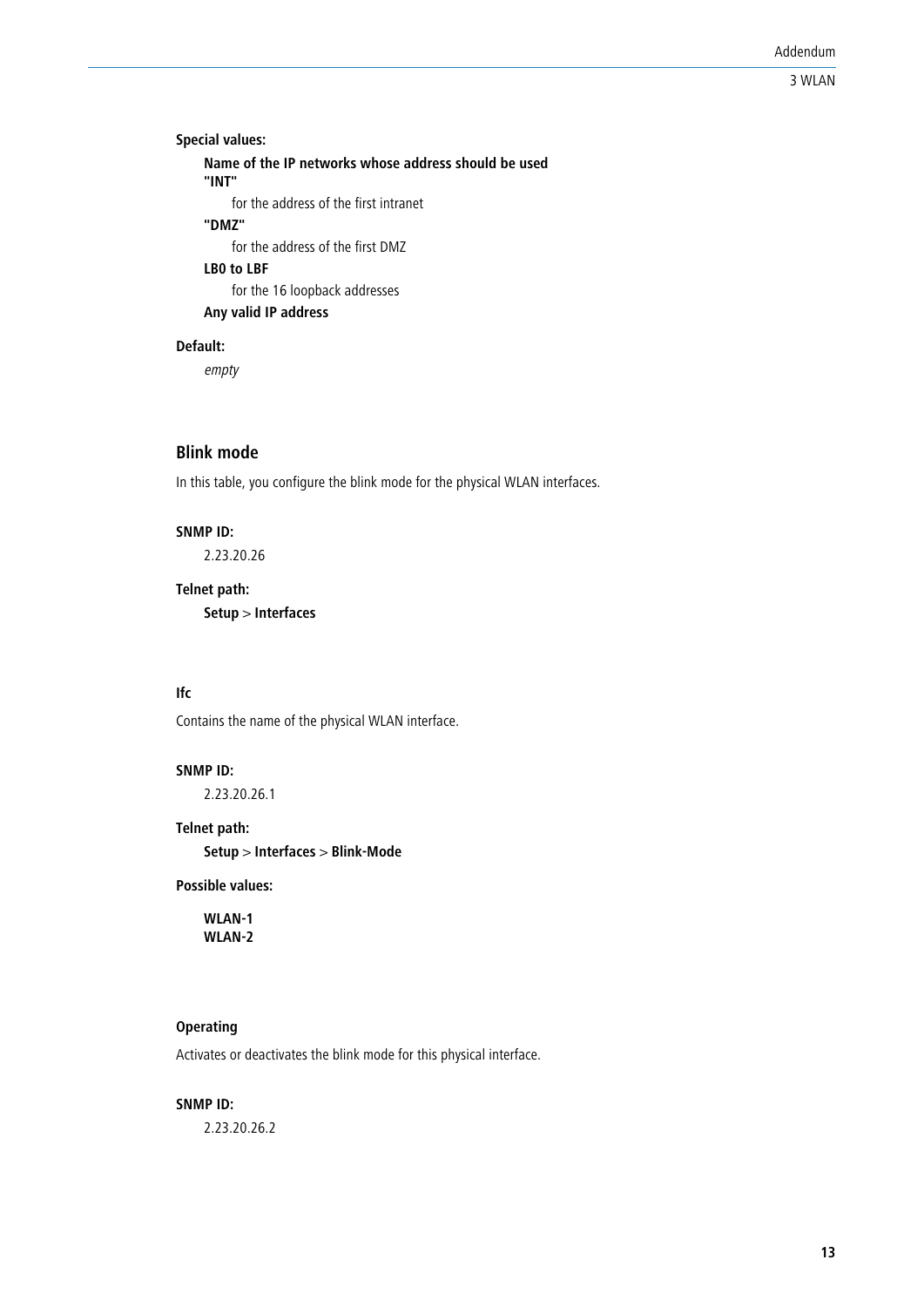Addendum

3 WLAN

**Telnet path: Setup** > **Interfaces** > **Blink-Mode Possible values: Yes No**

#### **Default:**

No

#### **Network**

Here you select the logical WLAN interface that the device reports to the ERC.

#### **SNMP ID:**

2.23.20.26.3

#### **Telnet path:**

**Setup** > **Interfaces** > **Blink-Mode**

# **Possible values:**

**List of the available logical WLAN interfaces 'WLAN-1' to 'WLAN-x'**

# <span id="page-13-0"></span>**3.1.3 Additions to the Status menu**

# **Packet transport**

This entry contains the packet transport status values.

**SNMP ID:**

1.3.53

**Telnet path: Status** > **WLAN**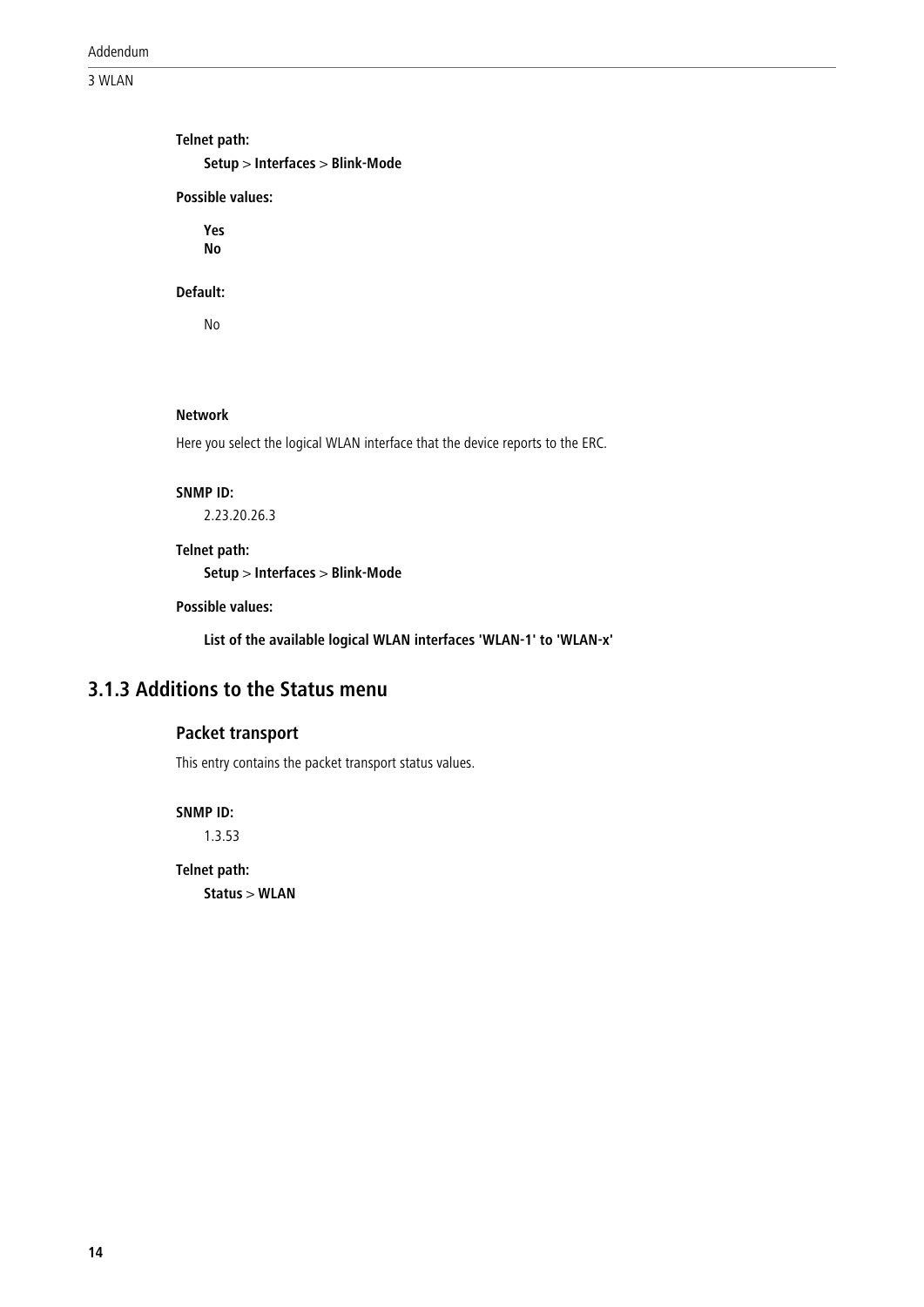# <span id="page-14-0"></span>**4 Public Spot**

# <span id="page-14-1"></span>**4.1 Additional memory locations for your own Public Spot template images**

As of LCOS version 9.24, additional memory locations are available for your own Public Spot template images.

# <span id="page-14-2"></span>**4.1.1 Embedding graphics in user-created template pages**

Images for your vouchers can now be uploaded into the device because a further five images slots (voucher image 1 to voucher image 5) are now available for your pages. These images are permanently stored in the flash memory of the device.

How to transfer the images into the device is described in the section Custom header images for variable screen widths. When uploading, set the **Certificate type** to "Public Spot - voucher image 1" to "Public Spot - voucher image 5".

Modify the HTML template of the relevant voucher (e.g. with a text editor such as Notepad++) and reference the uploaded images by including the following in the template: <img  $src = "/images/voucherimg1" > to$ src="/images/voucherimg5">. How to set up a custom template page is described in the section Setting up a customized template page.

# <span id="page-14-3"></span>**4.2 Predefined bandwidth profiles**

As of LCOS version 9.24 you have the option of using predefined bandwidth profiles in the wizard **Create Public Spot account**.

Using the window **Public-Spot** > **Wizard** > **Bandwidth profiles**, you have the ability to set up profiles that limit the available bandwidth (uplink and downlink) for Public Spot users. You can select a predefined profile or create your own bandwidth profiles that meet your needs. These profiles can be assigned to new users when access is created for the Public Spot by calling the Setup-Wizard **Create Public Spot account** in WEBconfig.

#### **Integrating predefined bandwidth profiles**

From the four predefined profiles, select the bandwidth profile that closest meets your requirements:

| Bandwidth profiles |                               | P<br>X             |
|--------------------|-------------------------------|--------------------|
|                    | Receive bandwidth             | OK                 |
| 0 kbit/s           | 0 kbit/s                      | Cancel             |
| 256 kbit/s         | 2.000 kbit/s                  |                    |
| 1.000 kbit/s       | 6.000 kbit/s                  |                    |
| 4.000 kbit/s       | 12.000 kbit/s                 | ⇑                  |
|                    |                               |                    |
| <b>QuickFinder</b> | Add<br>Edit<br>Copy<br>Remove |                    |
|                    |                               | Transmit bandwidth |

#### **Unlimited**

No restriction in the transmit and receive bandwidth.



**These values refer to the transmit bandwidth (TX) and receive bandwidth (RX) from the perspective** of the client.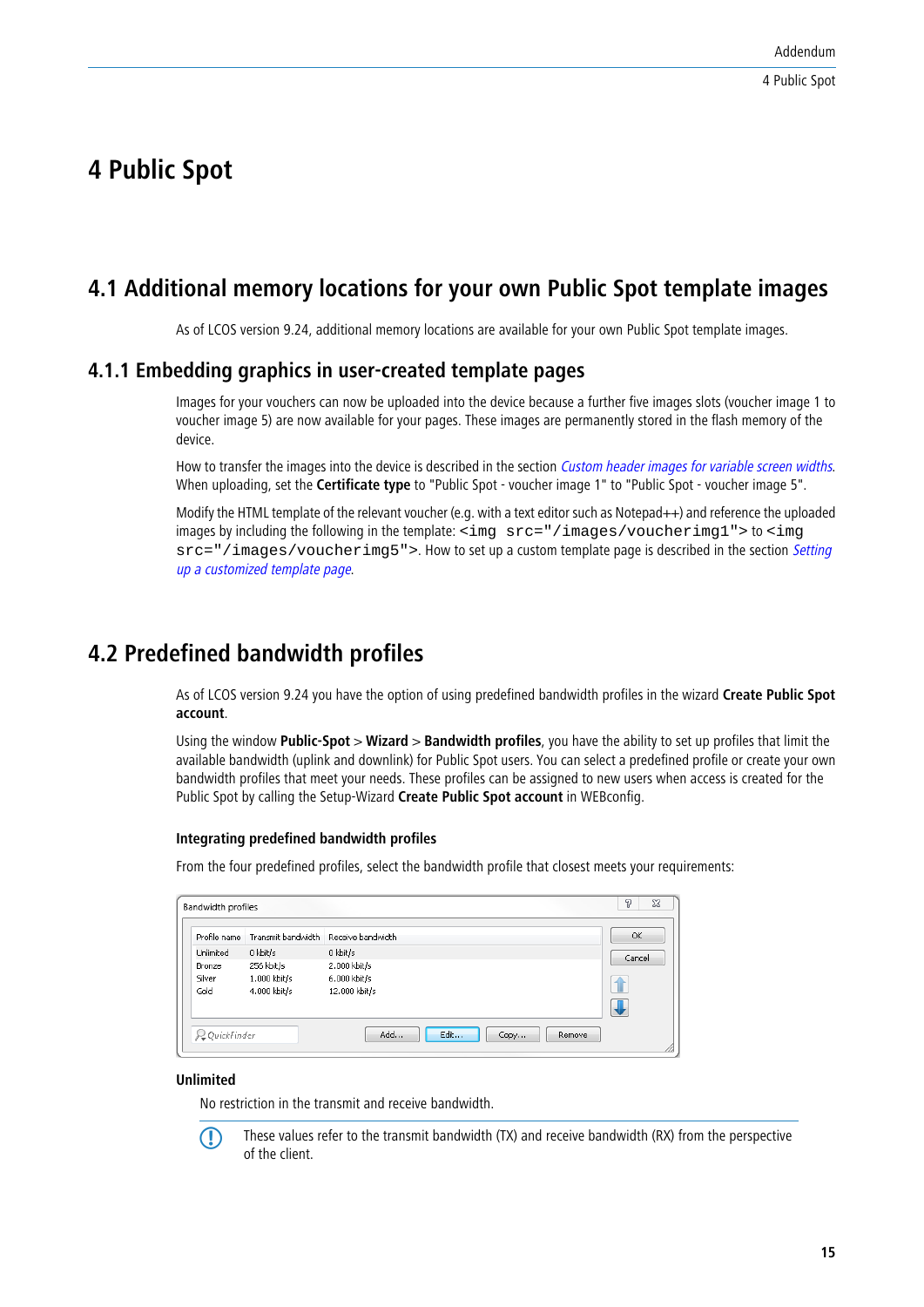### **Bronze**

The transmit (TX) bandwidth is 256 kbps, the receive (RX) bandwidth is 2 Mbps.

# **Silver**

The transmit (TX) bandwidth is 1 Mbps, the receive (RX) bandwidth is 6 Mbps.

#### **Gold**

The transmit (TX) bandwidth is 4 Mbps, the receive (RX) bandwidth is 12 Mbps.

You have the option of customizing the predefined entries to meet your requirements. Select the profile for editing and click the button **Edit**. Alternatively, you can create your own profiles.

The selection dialog in WEBconfig has changed as follows:

| Starting time for account:              | first login<br>$\overline{\phantom{a}}$                                                                                                        |                      |
|-----------------------------------------|------------------------------------------------------------------------------------------------------------------------------------------------|----------------------|
| Validity period: voucher expires after: | 365                                                                                                                                            | (max. 10 characters) |
|                                         | Day(s)<br>$\overline{\phantom{a}}$                                                                                                             |                      |
| Duration:                               | 1 Hour(s) $\blacktriangledown$                                                                                                                 |                      |
| Max-Concurrent-Logins:                  | Unlimited                                                                                                                                      |                      |
| Bandwidth profile:                      | Unlimited                                                                                                                                      |                      |
| SSID (Network Name):                    | <b>Unlimited</b><br>Bronze (2 MBit/s down / 256 KBit/s up)<br>Silver (6 MBit/s down / 1 MBit/s up)<br>Gold (12 MBit/s down / 4 MBit/s up)<br>π |                      |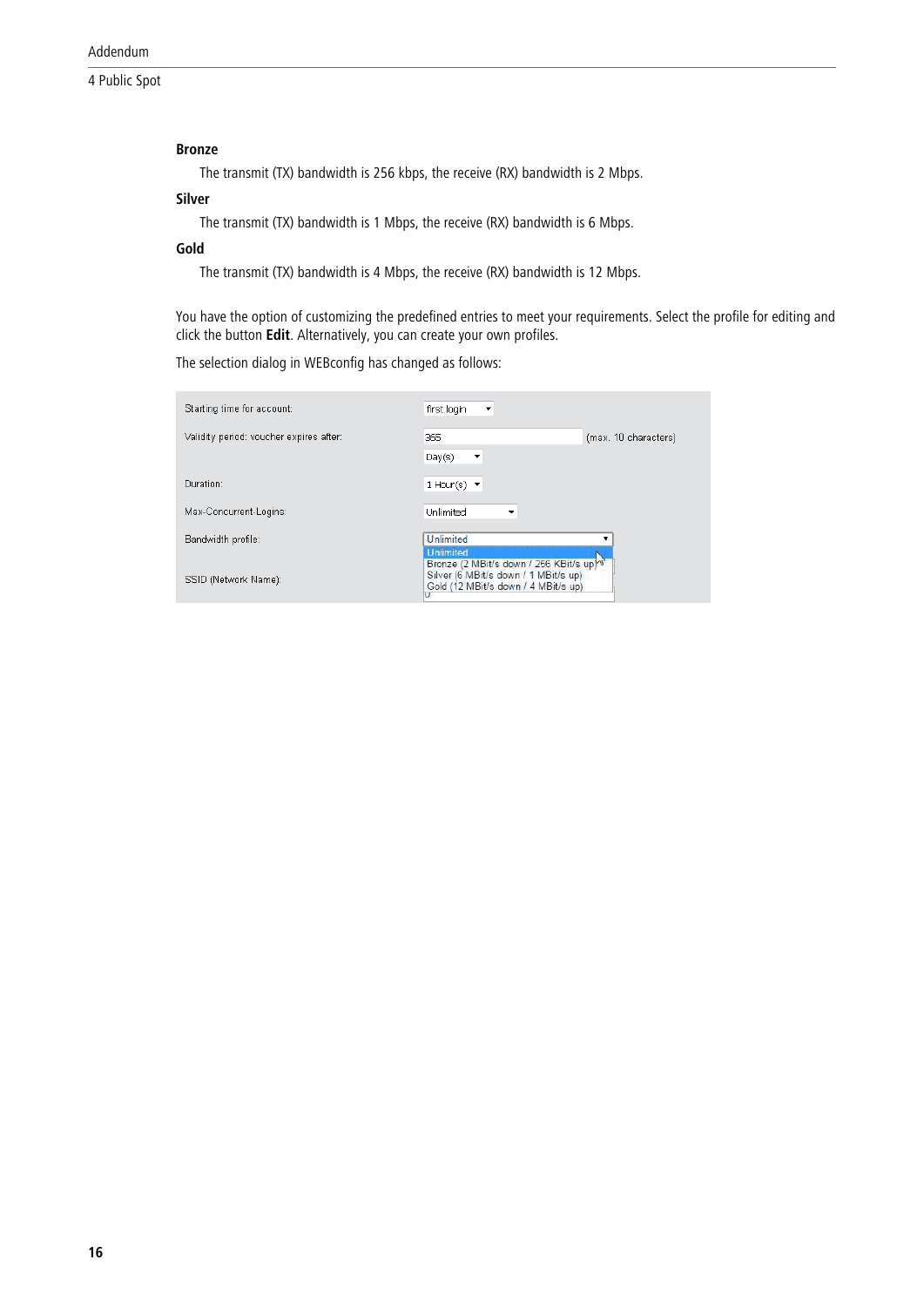# <span id="page-16-0"></span>**5 Voice over IP – VoIP**

# <span id="page-16-1"></span>**5.1 Message Waiting Indication**

As of LCOS version 9.24, you can optionally enable the signaling of new messages on SIP phones. The LANconfig dialog under **Voice Call Manager** > **Users** > **SIP users** has been modified as follows:

| SIP users - New Entry     | P<br>ΣŚ                                                        |
|---------------------------|----------------------------------------------------------------|
| <b>V</b> Entry active     |                                                                |
| Internal call number:     |                                                                |
| Comment:                  |                                                                |
| Login data                |                                                                |
| Authentication name:      |                                                                |
| Password:                 | Show                                                           |
|                           | Generate password<br>$\overline{\phantom{a}}$                  |
| Access from WAN:          | denied                                                         |
| Device type:              | Phone                                                          |
| end device or client.     | The rest of the settings [e.g. domain] must be made on the SIP |
| to the remote site (CLIR) | Suppress transmission of own phone number                      |
| DTMF signaling:           | Telephone events - fallback to in-bar                          |
| Msg. Waiting [MWI] via:   | Select                                                         |
|                           | ΠK<br>Cancel                                                   |

#### **Msg. Waiting (MWI) via**

The presence of voice messages left on your provider's online mailbox are signaled by notifications on the device. Signaling occurs in different ways depending on the terminal type. Select the line for which this function should be enabled from the list of configured SIP lines under **Voice Call Manager** > **Users** > **SIP users**.

(1) Notification only occurs if the provider supports this function.

# <span id="page-16-2"></span>**5.1.1 Additions to the Setup menu**

# **MWI target line**

Voice and messages left on your provider mailbox are signaled by notifications on the device. For the configured SIP users, select the line that is to be enabled for this function.



**(1)** Notification only occurs if the provider supports this function.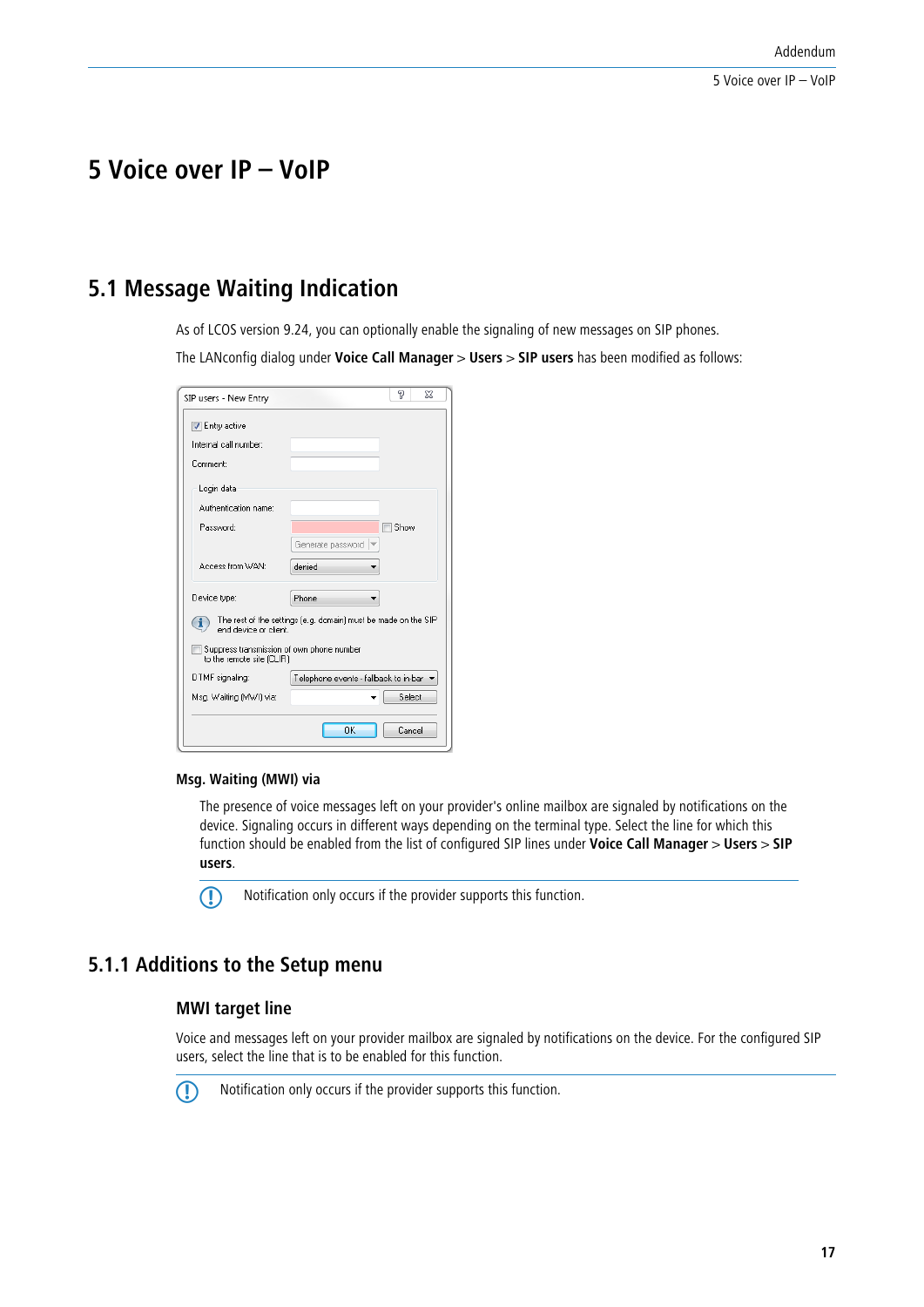5 Voice over IP – VoIP

#### **SNMP ID:**

2.33.3.1.1.21

#### **Telnet path:**

**Setup** > **Voice-Call-Manager** > **User** > **SIP-User** > **User**

# **Possible values:**

Max. 16 characters from  $[A-Z][a-z][0-9]$ "  $\{|$   $\}$   $\le$  > []

**Default:**

empty

# <span id="page-17-1"></span><span id="page-17-0"></span>**5.2 Certificate upload for encrypted telephony**

As of LCOS version 9.24, you have the option to upload certificates for encrypted telephony onto your device and to check the existing certificate.

# **5.2.1 Certificate for encrypted telephony**

You have the option to upload certificates for encrypted telephony onto your device and to check whether the existing certificate used by the SIP server to establish a TLS connection should be classified as trustworthy and accepted.

Upload the required certificate to your device with LANconfig by navigating to **Device, Configuration management** > **Upload certificate or file** .

| <b>E</b> LANconfig |                                                                                                                                                                                                                                                                                                                                                                                                                                                                                                                                                                                                                                                                                                                                                                                                                                                                                         | 叵<br>$\Box$ | Σζ |
|--------------------|-----------------------------------------------------------------------------------------------------------------------------------------------------------------------------------------------------------------------------------------------------------------------------------------------------------------------------------------------------------------------------------------------------------------------------------------------------------------------------------------------------------------------------------------------------------------------------------------------------------------------------------------------------------------------------------------------------------------------------------------------------------------------------------------------------------------------------------------------------------------------------------------|-------------|----|
|                    |                                                                                                                                                                                                                                                                                                                                                                                                                                                                                                                                                                                                                                                                                                                                                                                                                                                                                         |             |    |
|                    | Restore Certificate to LANCOM-1781AW                                                                                                                                                                                                                                                                                                                                                                                                                                                                                                                                                                                                                                                                                                                                                                                                                                                    |             | x  |
| Suchen in:         | Public spot - Status page [".html, ".html<br>Public spot - Logoff page [".html, ".htm]                                                                                                                                                                                                                                                                                                                                                                                                                                                                                                                                                                                                                                                                                                                                                                                                  |             |    |
| Name               | Public spot - Help page [".html, ".html<br>Public spot - No-proxy page [".html, ".html<br>Public spot - Voucher page [".html, ".htm]<br>Public spot - Fallback error page (".html, ".html<br>Public spot - Registration page(Email) [".html, ".html<br>Public spot - Login page(Email) (".html, ".htm)<br>Public spot - Registration page(Email to SMS) [".html, ".htm)<br>Public spot - Login page(Email to SMS) [".html, ".htm]<br>Public spot - Terms of use page [".html, ".htm]<br>Public spot - Banner page (".gif, ".png, ".jpeg)<br>Public spot - Banner page small (".gif, ".png, ".jpeg)<br>Public Spot - Voucher-Image 1 (".gif, ".png, ".jpeg)<br>Public Spot - Voucher-Image 2 ["gif, "png, "ipeg)<br>Public Spot - Voucher-Image 3 (".gif, ".png, ".jpeg)<br>Public Spot - Voucher-Image 4 (".gif, ".png, ".jpeg)<br>Public Spot - Voucher-Image 5 (".gif, ".png, ".jpeg) |             |    |
|                    | SIP - Trusted Cert, Chain Slot 1 - Container as PKCS#12.<br>SIP - Trusted Cert, Chain Slot 2 - Container as PKCS#12 (".pfx.<br>SIP - Trusted Cert, Chain Slot 3 - Container as PKCS#12 (*.pfx. )<br>SCEP-CA - Certificate list<br>SCEP-CA - Serial number<br>SCEP-CA - PKCS12 container with CA backup (requires passphra)<br>SCEP-CA - PKCS12 container with RA backup (requires passphra)                                                                                                                                                                                                                                                                                                                                                                                                                                                                                             | " nfx.:     | Ξ  |
| Dateiname:         | SCEP-CA - One Click Backup<br>CAPWAP - WLC_Script_1.lcs<br>CAPWAP - WLC_Script_2.lcs                                                                                                                                                                                                                                                                                                                                                                                                                                                                                                                                                                                                                                                                                                                                                                                                    |             |    |
| Dateityp:          | CAPWAP - WLC_Script_3.lcs<br>Default certificate - Container as PKCS#12-File [".pfx, ".p12]                                                                                                                                                                                                                                                                                                                                                                                                                                                                                                                                                                                                                                                                                                                                                                                             |             |    |
| Certificate        | Please select the upload target!                                                                                                                                                                                                                                                                                                                                                                                                                                                                                                                                                                                                                                                                                                                                                                                                                                                        |             |    |
| Cert. password:    | Replace existing file of this type                                                                                                                                                                                                                                                                                                                                                                                                                                                                                                                                                                                                                                                                                                                                                                                                                                                      |             |    |
| ∢                  | ш                                                                                                                                                                                                                                                                                                                                                                                                                                                                                                                                                                                                                                                                                                                                                                                                                                                                                       |             | Þ  |
|                    |                                                                                                                                                                                                                                                                                                                                                                                                                                                                                                                                                                                                                                                                                                                                                                                                                                                                                         |             |    |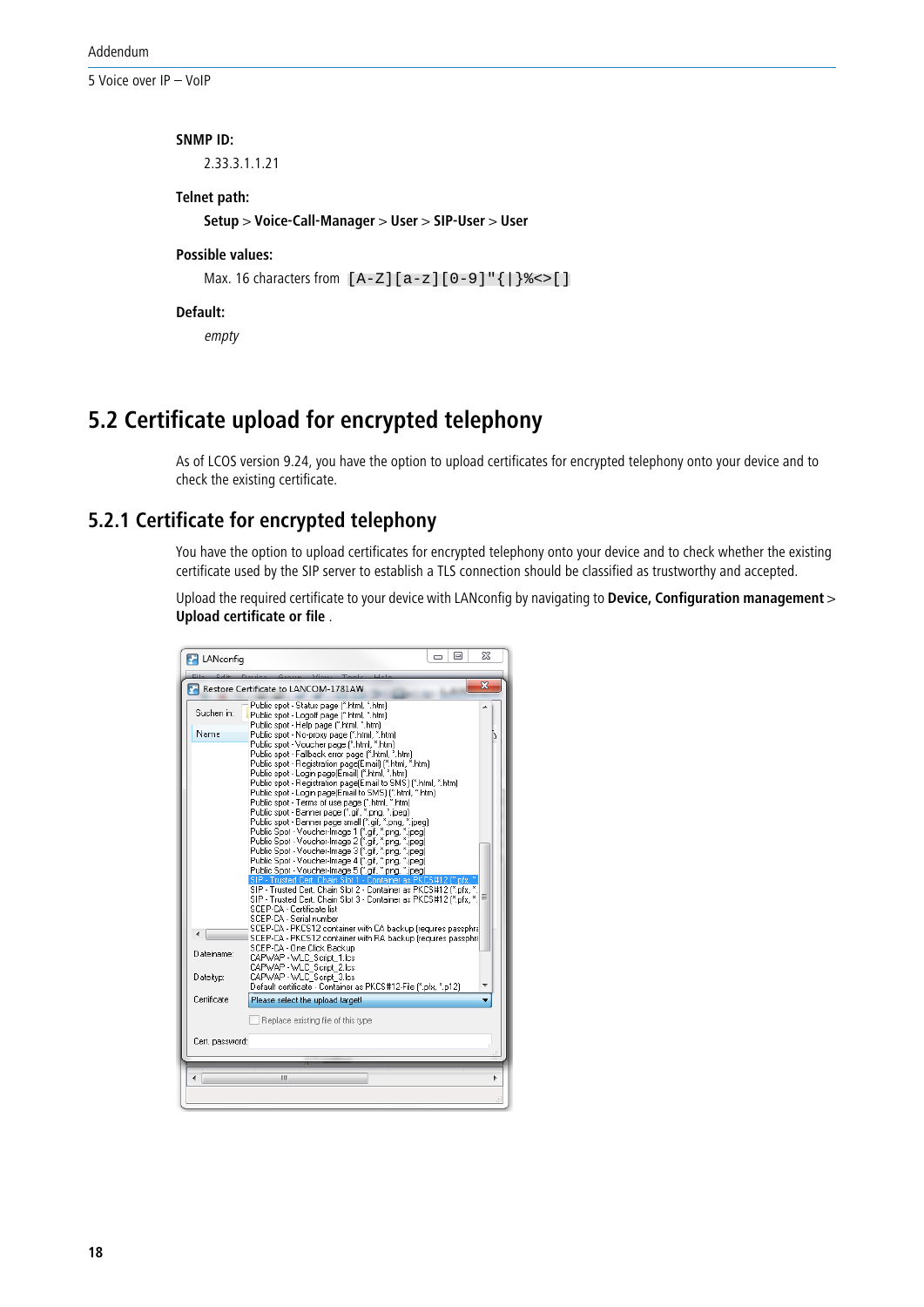In LANconfig under **Voice Call Manager** > **Lines** > **SIP lines** select in section "Security", whereupon the SIP certificate should be checked:

| Security                               |                 |  |
|----------------------------------------|-----------------|--|
| Signaling encryption:                  | No (UDP)        |  |
| Speech encryption:                     | <b>Ignore</b>   |  |
| Verify server cert, acc, to:           | No verification |  |
| Allow SIP messages only from registrar |                 |  |
|                                        |                 |  |

#### **Verify server cert. acc. to:**

With this setting, you specify whether the certificate of the SIP server is verified against certain Certificate Authorities (CAs). The CA certificates from globally known certificate chains are updated with LCOS updates.

#### **Server certificate**

| No verification             | The server certificate is not verified. All valid server certificates are accepted,<br>whichever CA they were signed by. This setting is useful for accepting<br>self-signed certificates. |  |
|-----------------------------|--------------------------------------------------------------------------------------------------------------------------------------------------------------------------------------------|--|
| All trusted CAs             | The server certificate is verified against all CAs known to the LANCOM.<br>These include all CAs that LCOS "knows" to be trusted and also those from<br>the SIP certificate slots 1 to 3.  |  |
|                             | The encrypted connection is only established if one of these<br>certificates is validated successfully.                                                                                    |  |
| SIP cert. slot 1            | A check is made to see whether the server certificate was signed by the<br>CA whose certificate was uploaded to slot 1 of the VoIP certificates.                                           |  |
| SIP cert. slot 2            | A check is made to see whether the server certificate was signed by the<br>CA whose certificate was uploaded to slot 2 of the VoIP certificates.                                           |  |
| SIP cert. slot 3            | A check is made to see whether the server certificate was signed by the<br>CA whose certificate was uploaded to slot 3 of the VoIP certificates.                                           |  |
| Telekom-Shared-Business-CA4 | With this setting, the device only accepts server certificates signed by the<br>Telekom Shared Business CA4 CA.                                                                            |  |
|                             | Use this setting for SIP trunk connections from Deutsche Telekom<br>AG.                                                                                                                    |  |

# <span id="page-18-0"></span>**5.2.2 Additions to the Setup menu**

# **Verify server certificate**

With this setting you specify whether the certificate produced by the SIP server when establishing the TLS connection is to be classified as trustworthy and accepted.

## **SNMP ID:**

2.33.1.1.32

### **Telnet path:**

**Setup** > **Voice-Call-Manager** > **Lines** > **SIP-Provider** > **Line**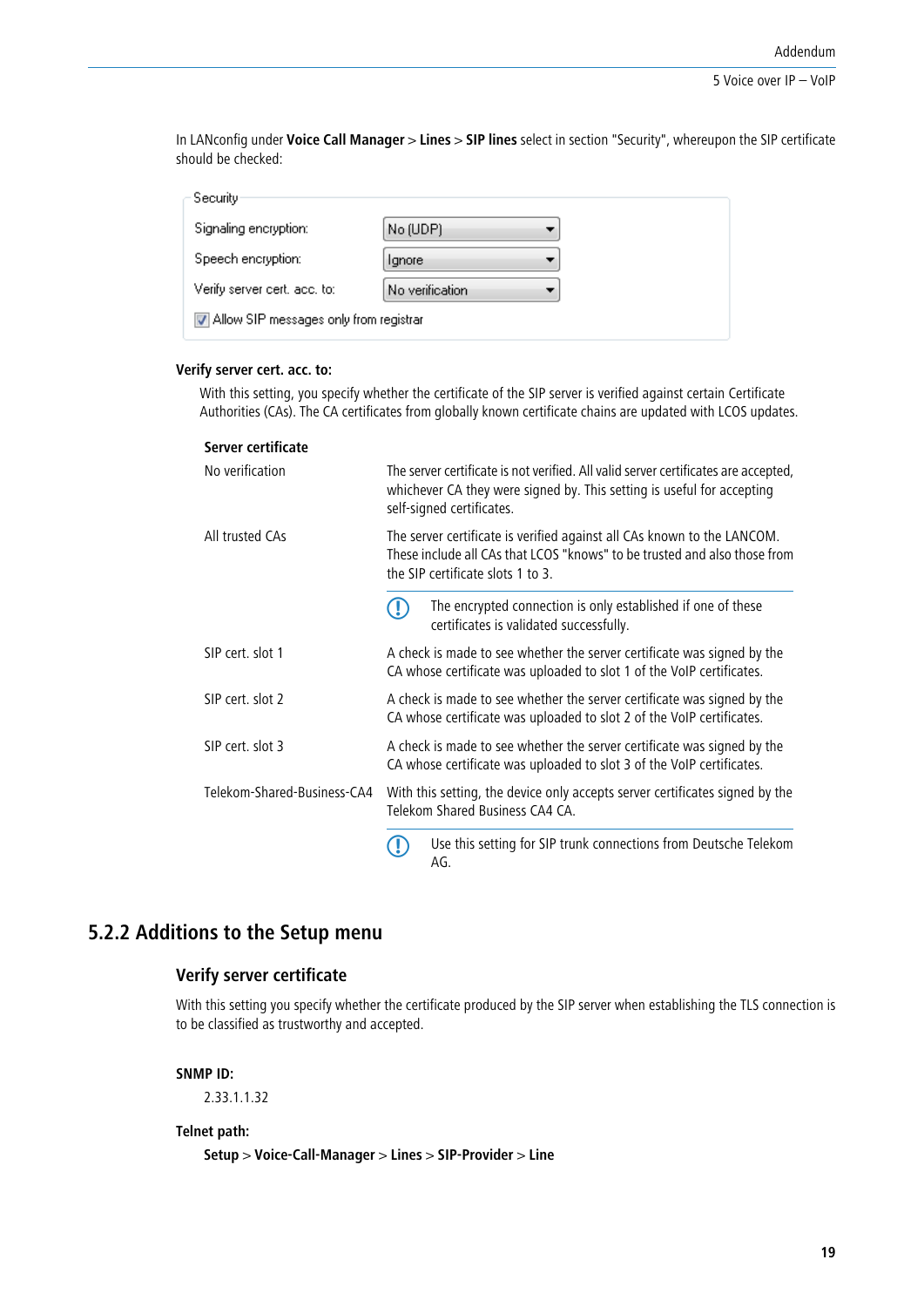#### **Possible values:**

#### **No verification**

The server certificate is not verified. All valid server certificates are accepted, whichever CA they were signed by. This setting is useful for accepting self-signed certificates.

#### **Accept trusted**

The server certificate is verified against all CAs known to the LANCOM. These include all CAs that LCOS "knows" to be trusted and also those from the SIP certificate slots 1 to 3.



The encrypted connection is only established if one of these certificates is validated successfully.

#### **SIP-Trusted-CA-Slot-1**

A check is made to see whether the server certificate was signed by the CA whose certificate was uploaded to slot 1 of the SIP certificates.

#### **SIP-Trusted-CA-Slot-2**

A check is made to see whether the server certificate was signed by the CA whose certificate was uploaded to slot 2 of the SIP certificates.

#### **SIP-Trusted-CA-Slot-3**

A check is made to see whether the server certificate was signed by the CA whose certificate was uploaded to slot 3 of the SIP certificates.

#### **Telekom-Shared-Business-CA4**

With this setting, the device only accepts server certificates signed by the Telekom Shared Business CA4 CA.

Use this setting for SIP trunk connections from Deutsche Telekom AG.

#### **Default:**

No verification

# <span id="page-19-0"></span>**5.3 Auto provisioning LANCOM DECT 510 IP**

The base station LANCOM DECT 510 IP is the ideal solution for integrating Gigaset DECT handsets at small and medium-sized enterprises.

LCOS version 9.24 facilitates the automatic installation and configuration of the base station with up to 6 DECT handsets. When connected to a LANCOM router, the LANCOM DECT 510 IP makes it easy to register the handsets and to assign the individual phone numbers.

The LANCOM DECT 510 IP base station can be configured via WEBconfig. This is not strictly required. If provisioning is enabled (**Setup** > **Provisioning-Server** > **Operating** set to "Yes"), your LANCOM router configures the base station automatically.

<span id="page-19-1"></span>**F** Requirements for the automatic configuration of the LANCOM DECT 510 IP are that the base station is connected to your LANCOM router and the handsets are registered with the station.

You also have the option to configure the base station by means of the All-IP Wizard. Simply follow the instructions provided by the Wizard.

# **5.3.1 Configuring DECT base stations and handsets with LANconfig**

To configure the DECT base station in LANconfig, go to **Voice Call Manager** > **Users** > **DECT base stations** and add a new entry to the table.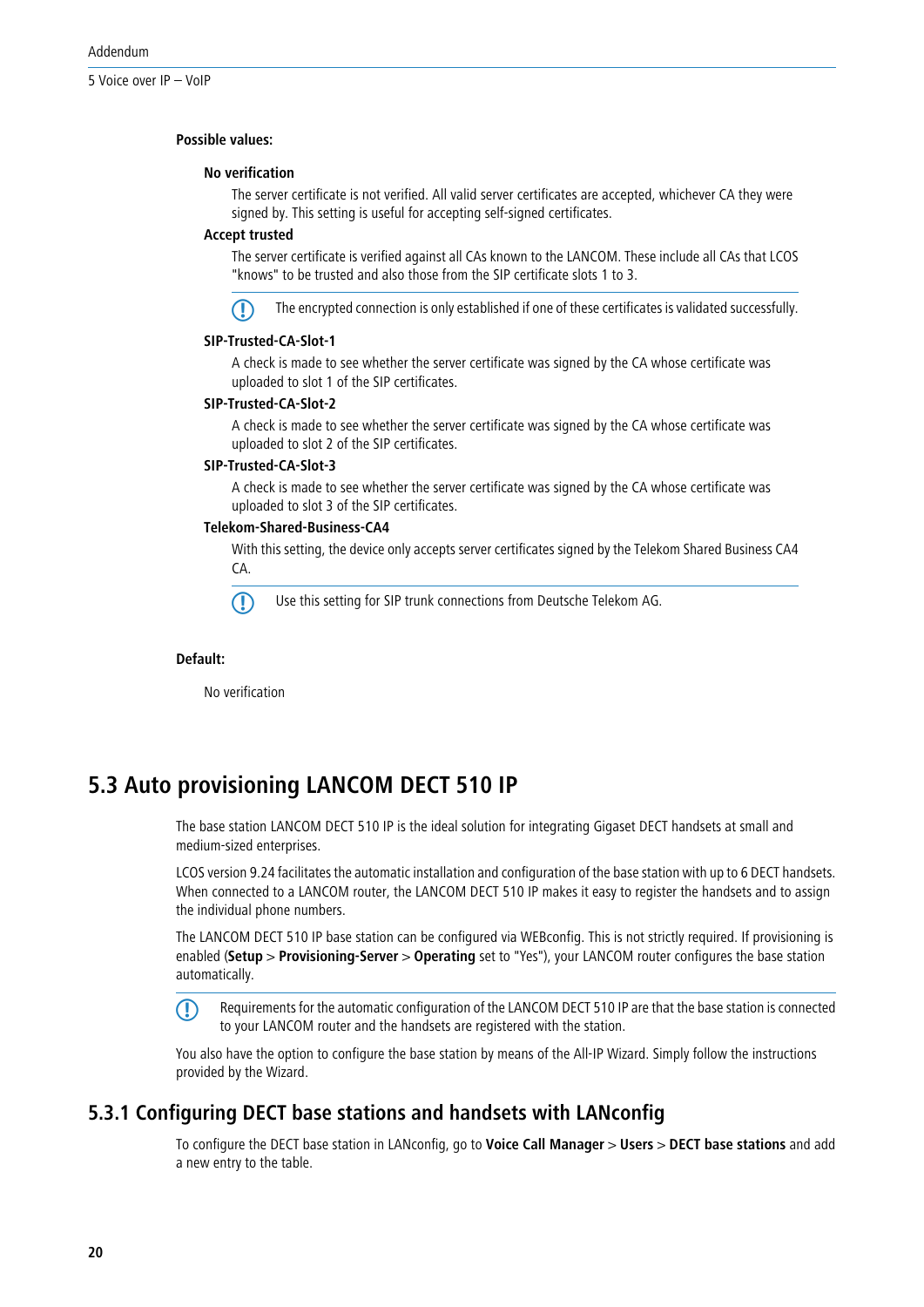**(1)** If every LANCOM DECT 510 IP connected to the network should be configured in the same way by auto provisioning, no additional entries are required in this table. The default entry takes care of everything.

|      | <b>DECT</b> basestations  |                                |                   | P<br>$\Sigma$ |
|------|---------------------------|--------------------------------|-------------------|---------------|
| Name | MAC address               | Device network name            | Routing tag       | OK            |
|      | Default 00:00:00:00:00:00 |                                | 0                 | Cancel        |
|      |                           | DECT basestations - Edit Entry | 8<br>$\mathbf{x}$ |               |
|      |                           | Name:                          | Default           |               |
|      |                           | MAC address:                   | 00:00:00:00:00:00 |               |
|      | Q QuickFinder             | Device network name:           | move              |               |
|      |                           | Routing tag:                   | $\Omega$          |               |
|      |                           |                                | OK<br>Cancel      |               |

#### **Name**

Specify a unique name for this base station here.

#### **MAC address**

Enter the MAC address of the base station.

 $\bigcap$  If you wish to permit communications with any MAC address, enter 00:00:00:00:00:00:00 (default).

#### **Network name**

Here you optionally specify a network name that is displayed with the base station in the network.

#### **Routing tag**

The interface tag allows you to restrict the auto-provisioning of LANCOM DECT base stations to a specific network. This is particularly useful if your network contains IP addresses that are open to the public (e.g. via a Public Spot or DMZ). This restriction prevents SIP access credentials for the DECT base station from being unintentionally transmitted to third-party devices.



5 If you wish to use this service for all networks, enter the routing tag "0" here.

To configure the DECT handsets in LANconfig, go to **Voice Call Manager** > **Users** > **DECT handsets** and add a new entry to the table.

| Basestation name Index SIP user Handset name Display name Voice mailbox |                   |                           |                   | OK     |
|-------------------------------------------------------------------------|-------------------|---------------------------|-------------------|--------|
|                                                                         |                   | DECT handsets - New Entry | 8<br>$\mathbf{x}$ | Cancel |
|                                                                         | Basestation name: |                           | Select<br>۰       |        |
|                                                                         | Index:            |                           |                   |        |
| <b>Q</b> QuickFinder                                                    | SIP user:         |                           | Select<br>▼       |        |
|                                                                         | Handset name:     |                           |                   |        |
|                                                                         | Display name:     |                           |                   |        |
|                                                                         | Voice mailbox:    |                           |                   |        |

#### **Base station name**

Here you select the base station where the corresponding handset is registered.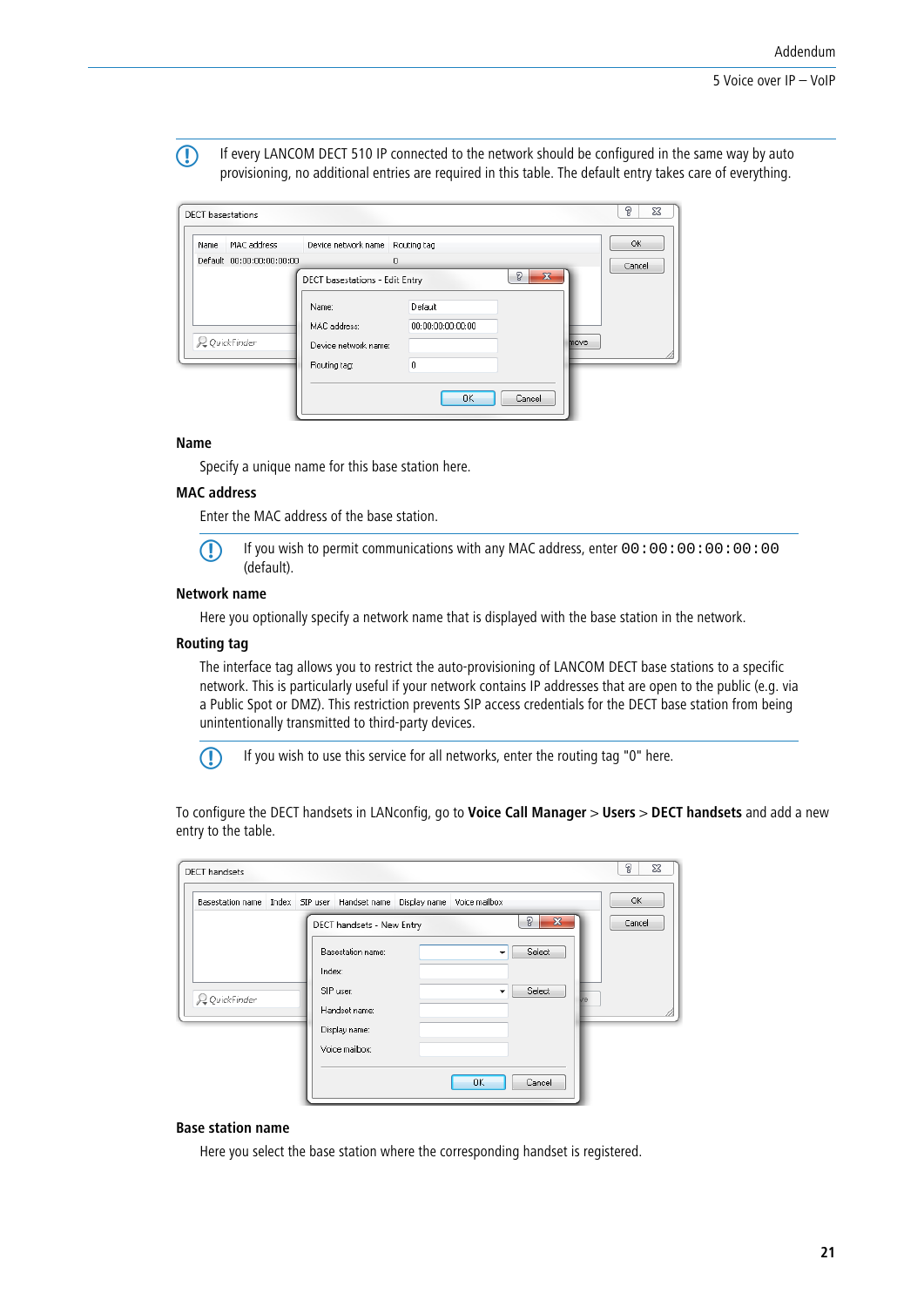5 Voice over IP – VoIP

#### **Index**

Enter here the number of the corresponding handset (e.g. "0" for handset 1, "1" for handset 2, etc.).

#### **SIP user**

Select the phone number of the handset here.

#### **Handset name**

Here you set the name to be shown in the display of the handset.

#### **Display name**

Here you set the name to be sent to a caller.

### **Voice mailbox**

Enter the phone number of your voice mailbox here. This phone number is dialed by pressing and holding the button "1" on the handset.

# **Additions to the Setup menu**

# **DECT**

This menu contains the configuration options for DECT base stations and DECT handsets.

#### **SNMP ID:**

2.33.10

#### **Telnet path:**

**Setup** > **Voice-Call-Manager**

#### **Base stations**

This entry is used to configure your DECT base stations.

#### **SNMP ID:**

2.33.10.1

#### **Telnet path:**

**Setup** > **Voice-Call-Manager** > **DECT**

#### **Name**

Specify a unique name for this base station here.

#### **SNMP ID:**

2.33.10.1.1

#### **Telnet path:**

**Setup** > **Voice-Call-Manager** > **DECT** > **Basestations**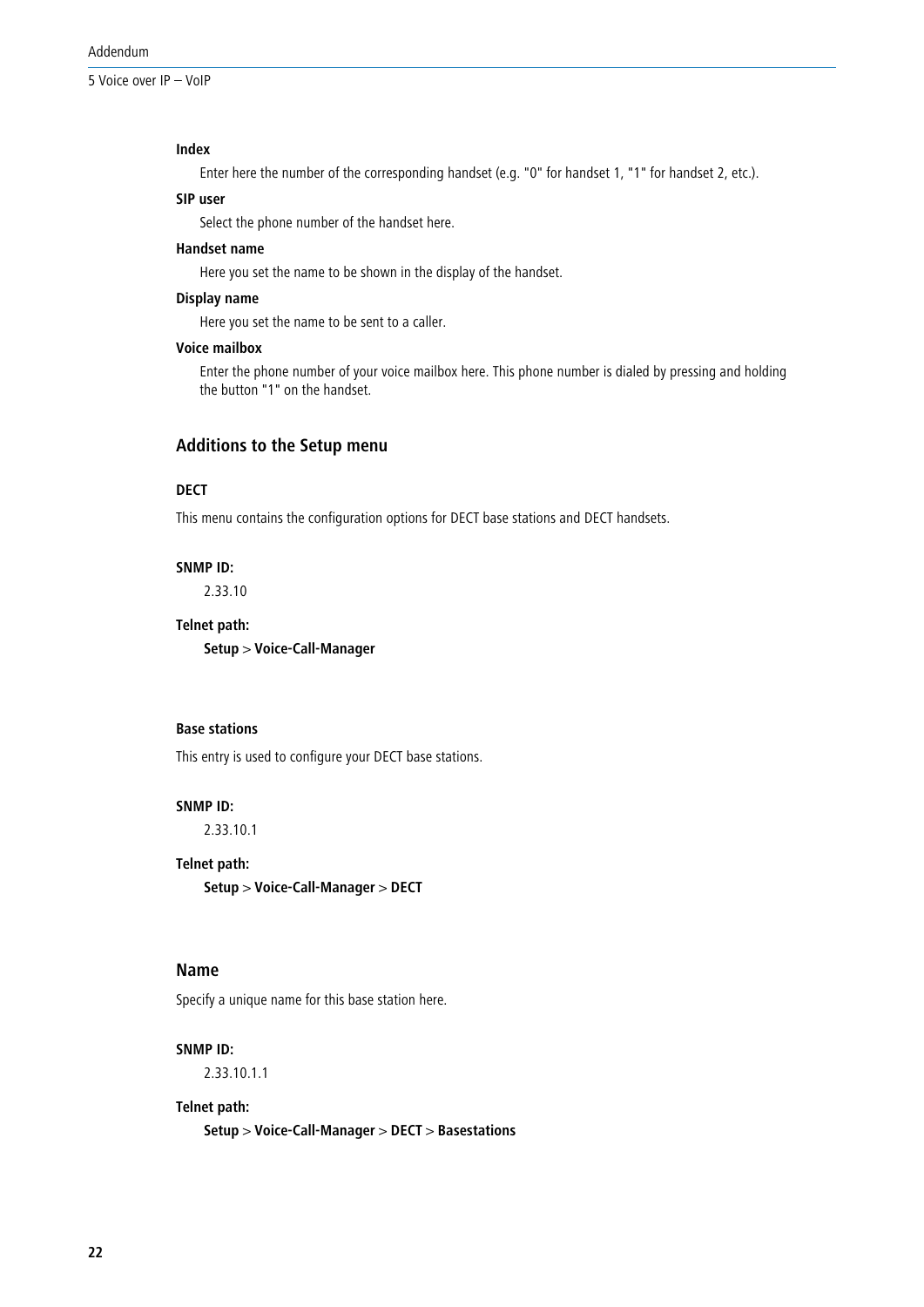#### **Possible values:**

```
Max. 15 characters from [A-Z][a-z][0-9]#@{|}~!$%&'()*+-,/:;<=>?[\]^_. `
```
#### **Default:**

empty

# **MAC address**

Enter the MAC address of the base station.

 $\bigcap$  If you wish to permit communications with any MAC address, enter 00:00:00:00:00:00:00.

#### **SNMP ID:**

2.33.10.1.2

#### **Telnet path:**

**Setup** > **Voice-Call-Manager** > **DECT** > **Basestations**

#### **Possible values:**

Max. 17 characters from  $[A-F][a-f][0-9]$ 

# **Default:**

ffffffffffff

# **Network name**

Here you optionally specify a network name that is displayed with the base station in the network.

#### **SNMP ID:**

2.33.10.1.3

#### **Telnet path:**

**Setup** > **Voice-Call-Manager** > **DECT** > **Basestations**

#### **Possible values:**

```
Max. 20 characters from [A-Z][a-z][0-9]\#@{\mid} - ! $ & c' ()* + - , / : ; < = > ?[\ \] ^_. `
```
#### **Default:**

empty

# **Routing tag**

This entry shows the routing tag used.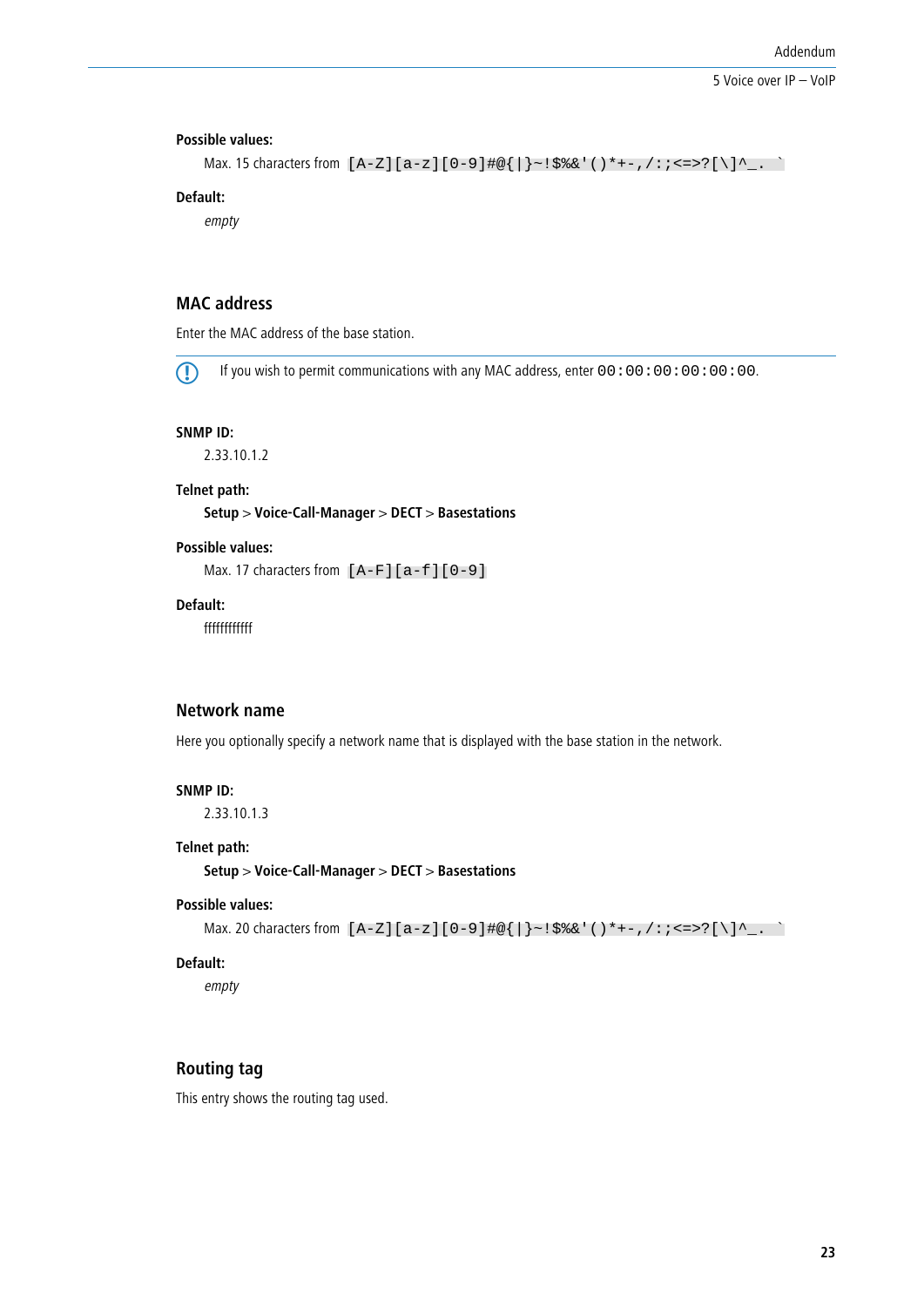5 Voice over IP – VoIP

#### **SNMP ID:**

2.33.10.1.4

# **Telnet path:**

**Setup** > **Voice-Call-Manager** > **DECT** > **Basestations**

# **Possible values:**

Max. 5 characters from  $[0-9]$ 

#### **Default:**

0

# **Handsets**

This entry is used to configure your DECT handsets.

#### **SNMP ID:**

2.33.10.2

# **Telnet path:**

**Setup** > **Voice-Call-Manager** > **DECT**

# **Base station name**

Here you select the base station where the corresponding handset is registered.

#### **SNMP ID:**

2.33.10.2.1

# **Telnet path:**

**Setup** > **Voice-Call-Manager** > **DECT** > **Handsets**

#### **Possible values:**

```
Max. 15 characters from [A-Z][a-z][0-9]#@\{|\} \sim 1$%&'()*+-,/:;<=>?[\]^_. `
```
#### **Default:**

DEFAULT

# **Index**

Enter here the number of the corresponding handset (e.g. "0" for handset 1, "1" for handset 2).

#### **SNMP ID:**

2.33.10.2.2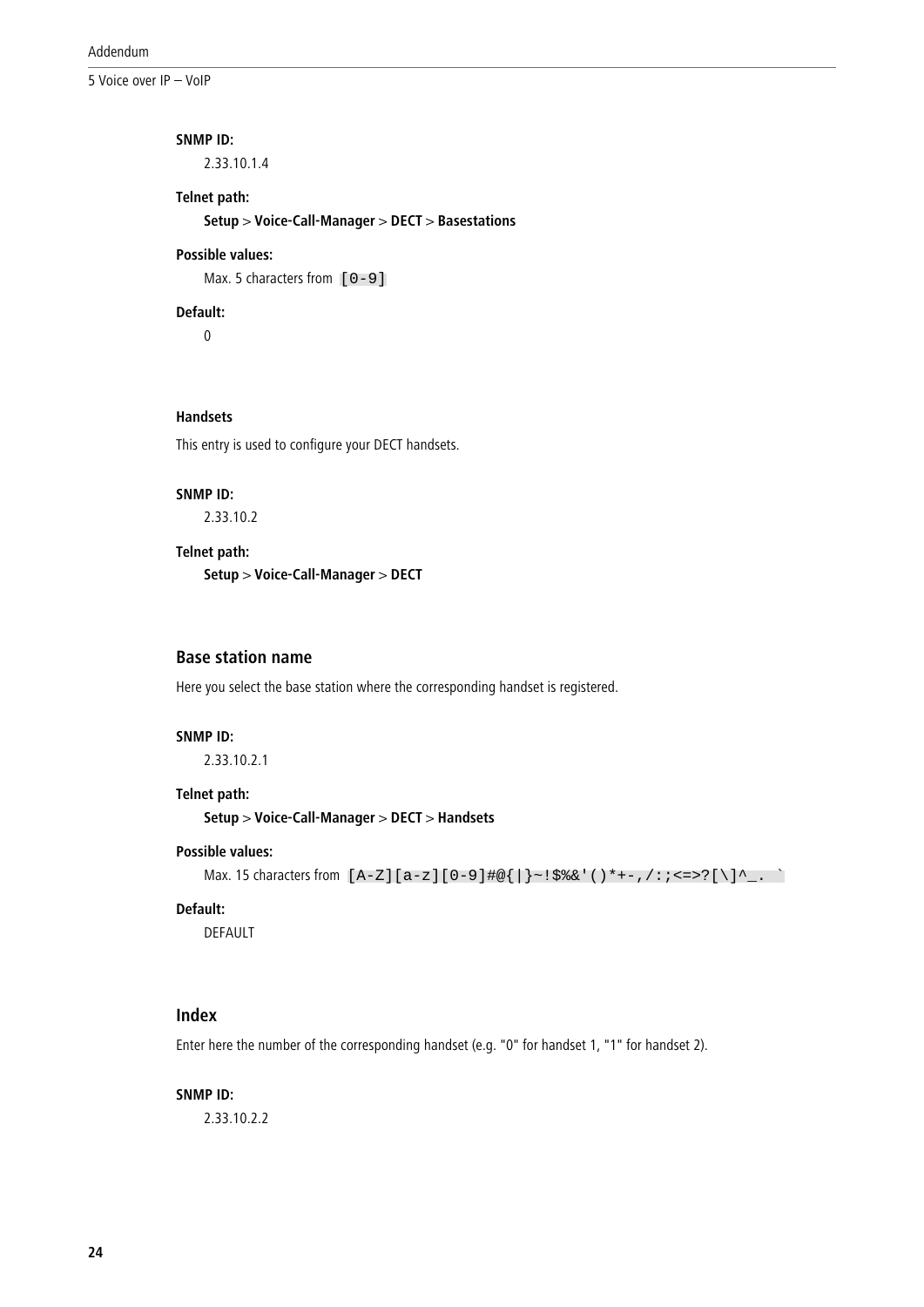#### **Telnet path:**

**Setup** > **Voice-Call-Manager** > **DECT** > **Handsets**

# **Possible values:**

0 … 6

# **Default:**

0

# **SIP user**

Select the phone number of the handset here.

#### **SNMP ID:**

2.33.10.2.3

#### **Telnet path:**

**Setup** > **Voice-Call-Manager** > **DECT** > **Handsets**

#### **Possible values:**

Max. 20 characters from  $[0-9]+$ 

# **Default:**

empty

#### **Handset name**

Here you set the name to be shown in the display of the handset.

#### **SNMP ID:**

2.33.10.2.4

#### **Telnet path:**

**Setup** > **Voice-Call-Manager** > **DECT** > **Handsets**

# **Possible values:**

```
Max. 10 characters from [A-Z][a-z][0-9]#@\{|\} \sim 1$%&'()*+-,/:;<=>?[\ \]^_. `
```
#### **Default:**

empty

# **Display name**

Here you set the name to be sent to a caller.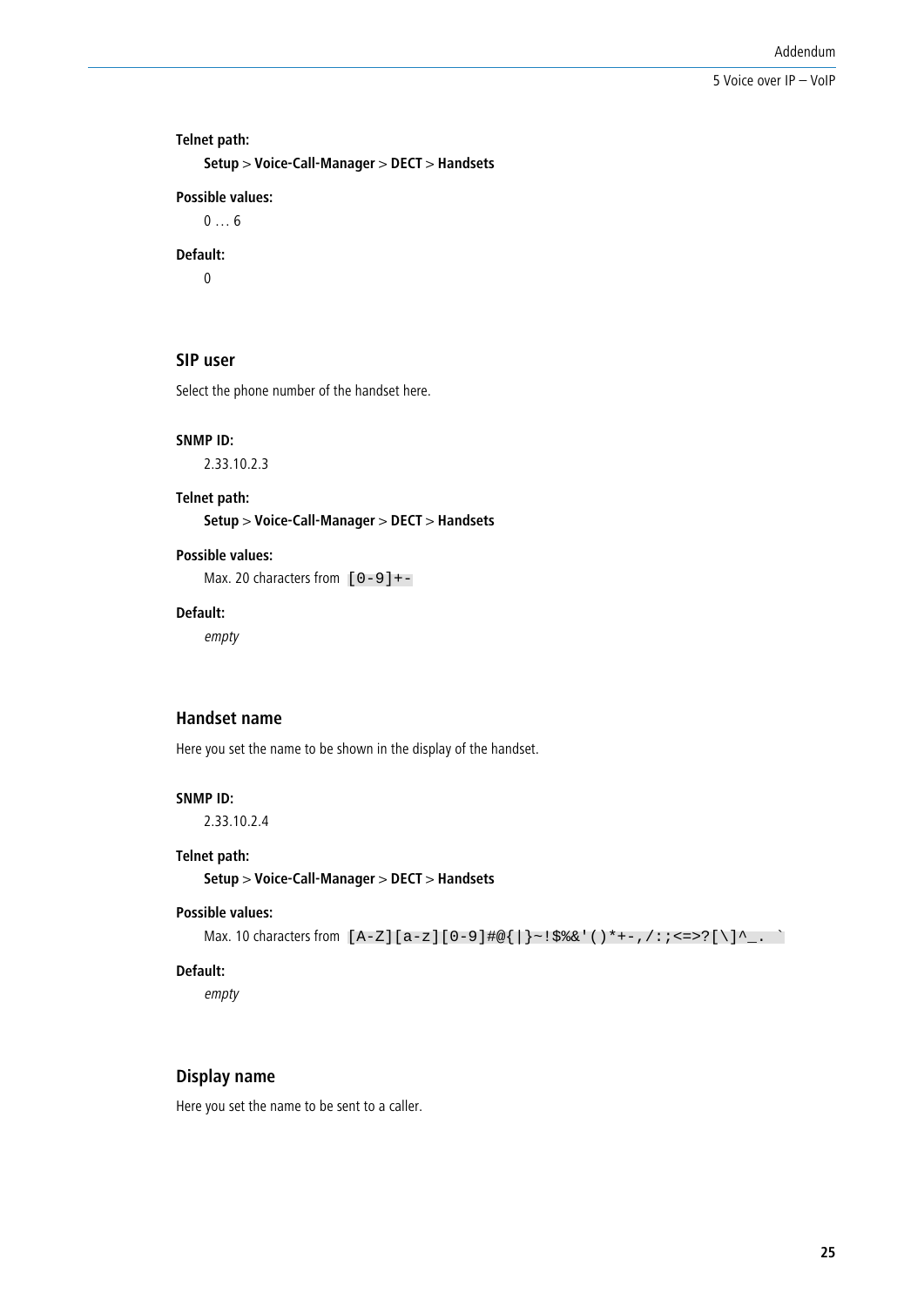5 Voice over IP – VoIP

#### **SNMP ID:**

2.33.10.2.5

## **Telnet path:**

**Setup** > **Voice-Call-Manager** > **DECT** > **Handsets**

# **Possible values:**

```
Max. 32 characters from [A-Z][a-z][0-9]#@{|}~!$%&'()*+-,/:;<=>?[\]^_. `
```
#### **Default:**

empty

# **Voice mailbox**

Enter the phone number of your voice mailbox here. This phone number is dialed by pressing and holding the button "1" on the handset.

#### **SNMP ID:**

2.33.10.2.6

#### **Telnet path:**

**Setup** > **Voice-Call-Manager** > **DECT** > **Handsets**

#### **Possible values:**

Max. 20 characters from  $[0-9]+$ 

### **Default:**

empty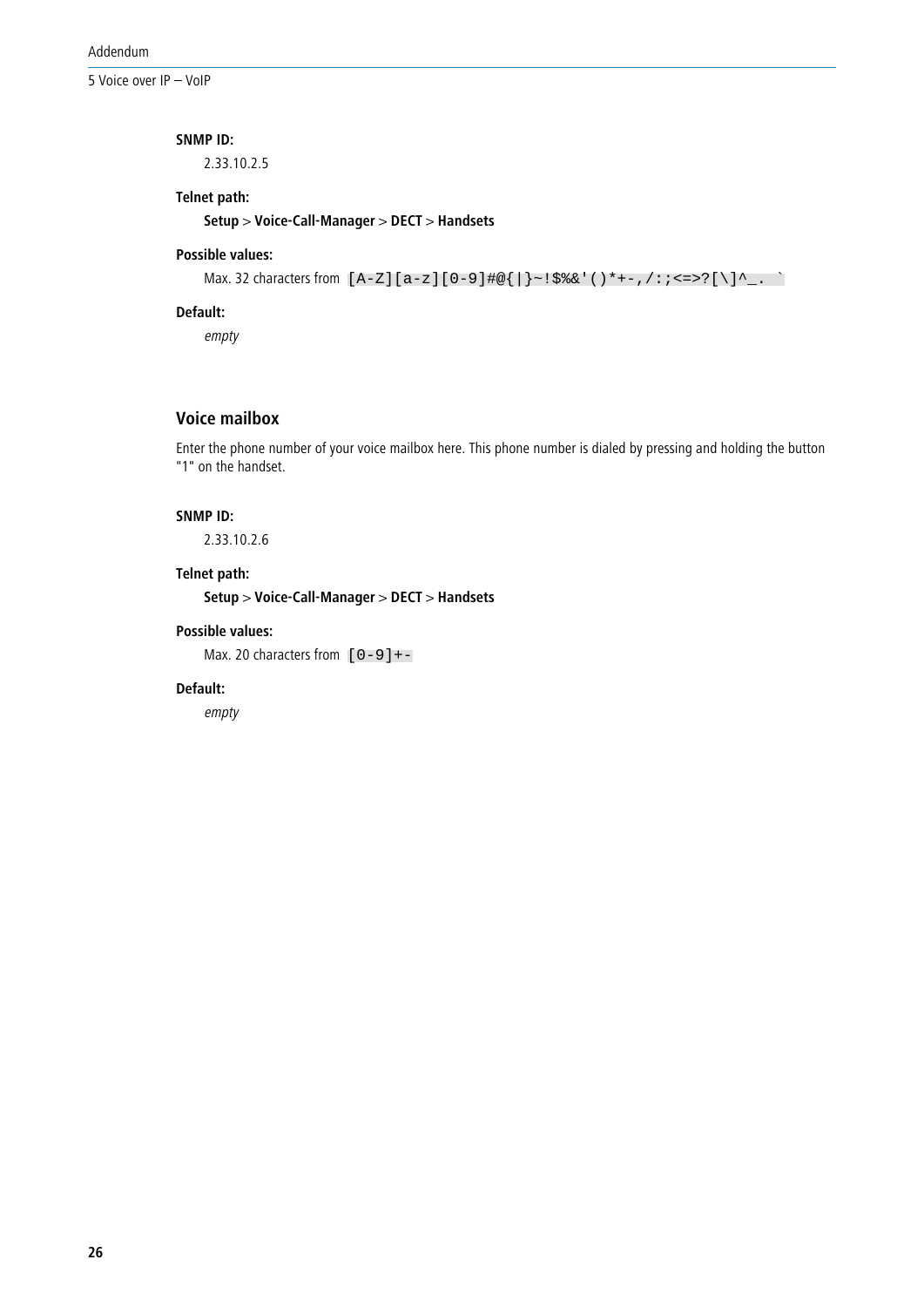# <span id="page-26-0"></span>**6 RADIUS**

# <span id="page-26-1"></span>**6.1 Dynamic authorization by RADIUS CoA (Change of Authorization)**

As of LCOS version 9.24, it is possible to use CoA messages to modify current RADIUS sessions.

If you operate an external hotspot server, it is possible to change the attributes of Public Spot sessions after the user has authenticated. This is achieved with dynamic authorization by means of RADIUS CoA (Change of Authorization). See also the section "Dynamic authorization by RADIUS CoA (Change of Authorization)" in the RADIUS chapter.



(i) In LCOS version 9.24, this function is implemented for the Public Spot only.

# <span id="page-26-2"></span>**6.1.1 Configuring dynamic authorization with LANconfig**

In order to configure dynamic authorization (CoA) with LANconfig, navigate to **RADIUS** > **Dyn. Authorization**.

| Dynamic authorization enabled                                                                                                                                                                   |        |  |                   |  |  |  |
|-------------------------------------------------------------------------------------------------------------------------------------------------------------------------------------------------|--------|--|-------------------|--|--|--|
| Dynamic authorization configuration<br>RADIUS CoA (Change of Authorization) allows you to modify or disconnect running<br>α.<br>RADIUS sessions which are managed by this device acting as NAS. |        |  |                   |  |  |  |
| Port:                                                                                                                                                                                           | 3.799  |  |                   |  |  |  |
| Access from WAN:<br>Clients                                                                                                                                                                     | denied |  | Forwarding server |  |  |  |
| Default-Realm:<br>Empty-Realm:                                                                                                                                                                  |        |  |                   |  |  |  |

#### **Dynamic authorization enabled**

Activate or deactivate dynamic authorization here.

#### **Port**

Contains the default port where CoA messages are received.

#### **Access from WAN**

This entry specifies whether messages are accepted from the WAN, via VPN only, or prohibited.

#### **Clients**

Enter all of the CoA clients here that are permitted to send messages to the NAS.

#### **Forwarding server**

To forward CoA messages, the forwarding servers are specified here.

#### **Default realm**

This realm is used if the supplied username uses an unknown realm that is not in the list of forwarding servers.

### **Empty realm**

This realm is used when the specified username does not contain a realm.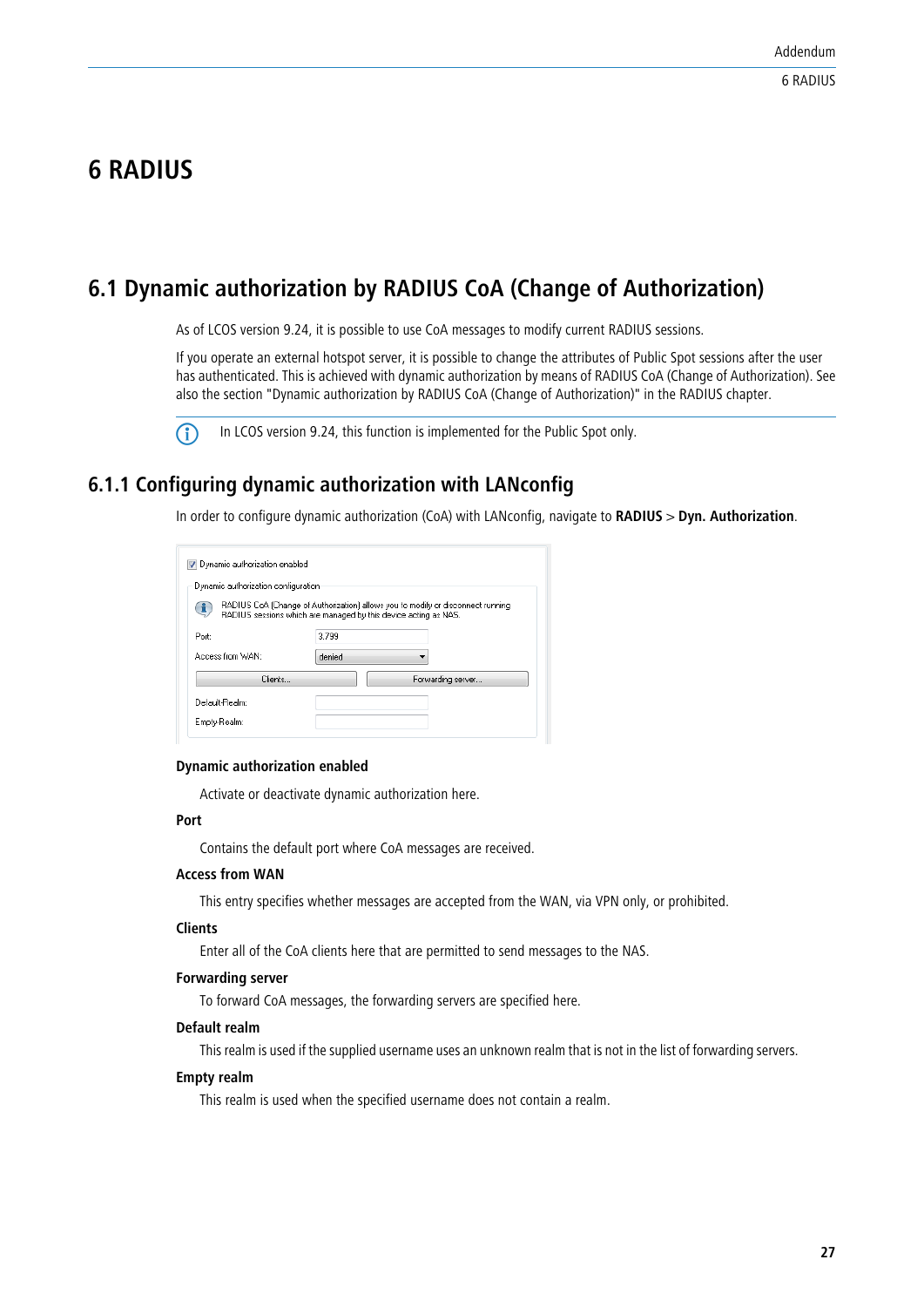To add CoA clients for dynamic authorization, click the button **Clients** and add a new entry to the table.

| Clients              | Clients - New Entry     | P<br>83                                             | P<br>$\Sigma$ |
|----------------------|-------------------------|-----------------------------------------------------|---------------|
| Host name Passy      | Host name:<br>Password: | Client1<br>Show<br>Generate password                | OK<br>Cancel  |
| <b>Q</b> QuickFinder |                         | Cancel<br>OK<br>H00<br><b>EOIT</b><br>$\text{copy}$ | Remove        |

Enter a host name for the client and set a password for the client to access the NAS.

To add new forwarding servers for dynamic authorization, click the button **Forwarding server** and add a new entry to the table.

| Forwarding server | Forwarding server - New Entry | 8<br>$\mathbf{x}$      |        | P<br>X |
|-------------------|-------------------------------|------------------------|--------|--------|
| Realm Host name   | Realm:                        |                        |        | OK     |
|                   | Host name:                    |                        |        | Cancel |
|                   | Port:                         |                        |        |        |
|                   | Password:                     | Show<br>$\blacksquare$ |        |        |
|                   |                               | Generate password  ▼   |        |        |
| Q QuickFinder     | Source address (optional):    | Select<br>▼            | Remove |        |
|                   |                               |                        |        |        |
|                   |                               | <b>OK</b><br>Cancel    |        |        |

#### **Realm**

Here you enter the realm used by the RADIUS server to identify the forwarding destination.

4 If applicable, enter any existing forwarding servers that are specified under **RADIUS** > **Server**<sup>&</sup>gt; **Forwarding** > **Forwarding server**.

#### **Host name**

Specify the host name of the forwarding server.

#### **Port**

Specify the server port used to forward the requests.

### **Password**

Set a password that is required by the client to access the RADIUS server.

#### **Source address (optional)**

Optionally, specify a source address.

# **Additions to the Setup menu**

# **Dyn-Auth**

This menu contains the settings for dynamic authorization by RADIUS CoA (Change of Authorization). RADIUS CoA is specified in [RFC5176](https://tools.ietf.org/html/rfc5176).

#### **SNMP ID:**

2.25.19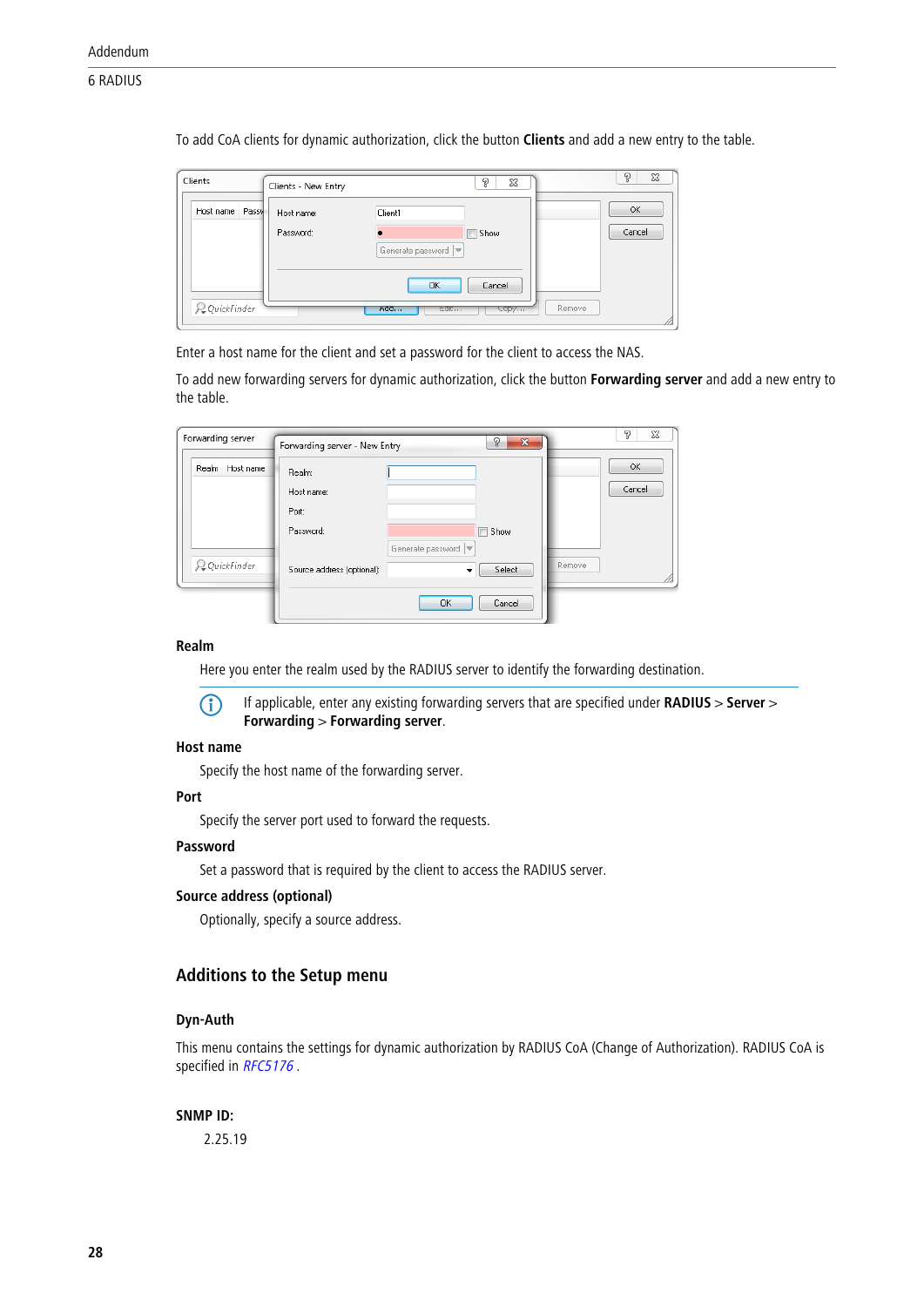**Telnet path:**

**Setup** > **RADIUS**

# **Operating**

This entry enables or disables the dynamic authorization by RADIUS.

#### **SNMP ID:**

2.25.19.1

**Telnet path:**

**Setup** > **RADIUS** > **Dyn-Auth**

# **Possible values:**

**No Yes**

#### **Default:**

No

# **Port**

This entry specifies the port on which CoA messages are accepted.

#### **SNMP ID:**

2.25.19.2

#### **Telnet path:**

**Setup** > **RADIUS** > **Dyn-Auth**

#### **Possible values:**

Max. 5 characters from  $[0-9]$ 

#### **Default:**

3799

#### **WAN access**

This entry specifies whether messages are accepted from the LAN, WAN, or VPN.

#### **SNMP ID:**

2.25.19.3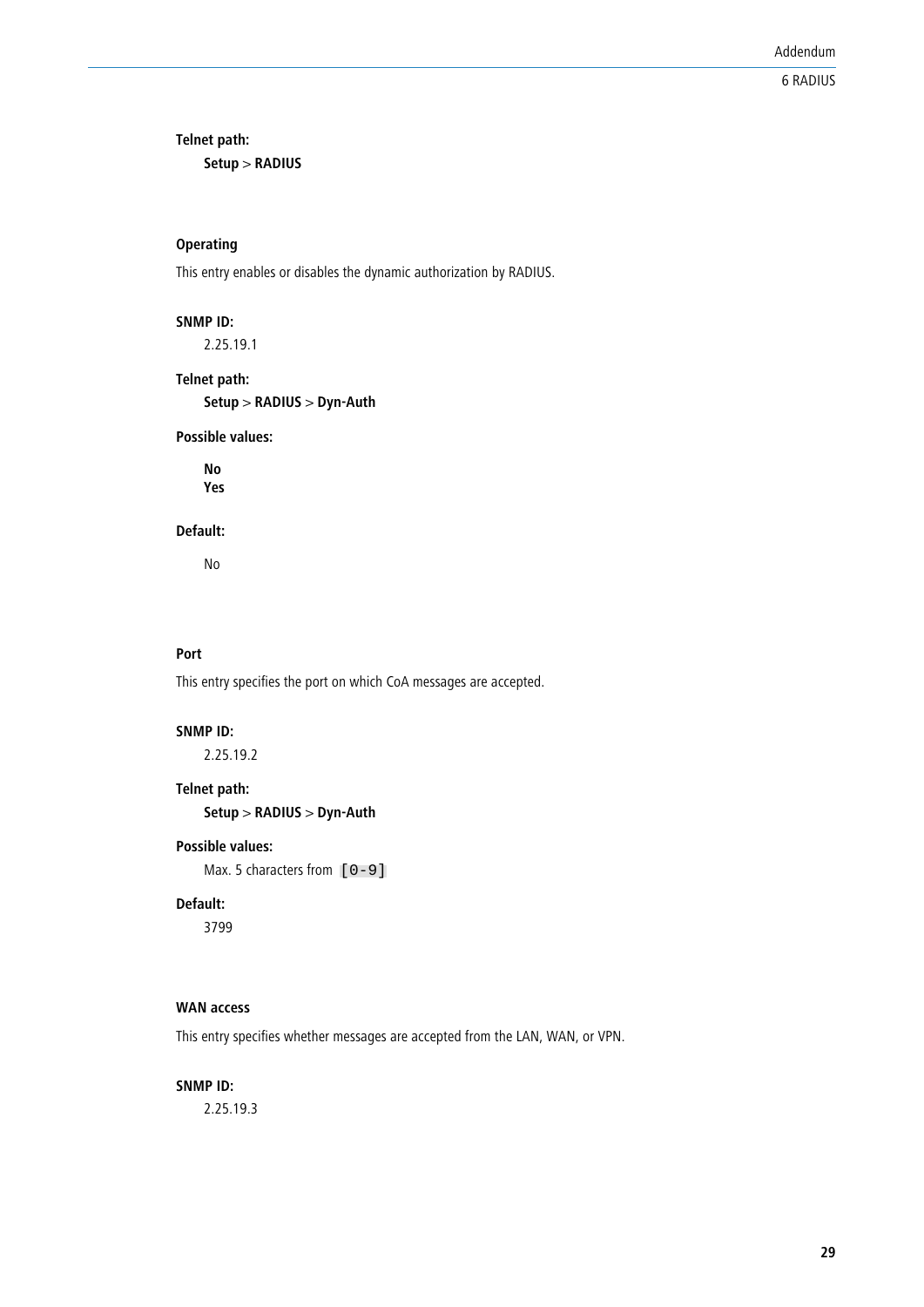Addendum

6 RADIUS

**Telnet path: Setup** > **RADIUS** > **Dyn-Auth Possible values: No**

**Yes**

#### **Default:**

No

#### **Clients**

All of the CoA clients that send messages to the NAS are entered into this table.

#### **SNMP ID:**

2.25.19.4

#### **Telnet path:**

**Setup** > **RADIUS** > **Dyn-Auth**

# **HostName**

This entry contains the unique identifier of the client that sends messages to the NAS.

#### **SNMP ID:**

2.25.19.4.1

### **Telnet path:**

**Setup** > **RADIUS** > **Dyn-Auth** > **Clients**

# **Possible values:**

```
Max. 64 characters from [A-Z][a-z][0-9]#@\{|\} \sim 1$%&'()*+-,/:;<=>?[\n\]^_. `
```
# **Default:**

empty

# **Secret**

This entry specifies the secret required by the client for access to the NAS in the access point.

#### **SNMP ID:**

2.25.19.4.2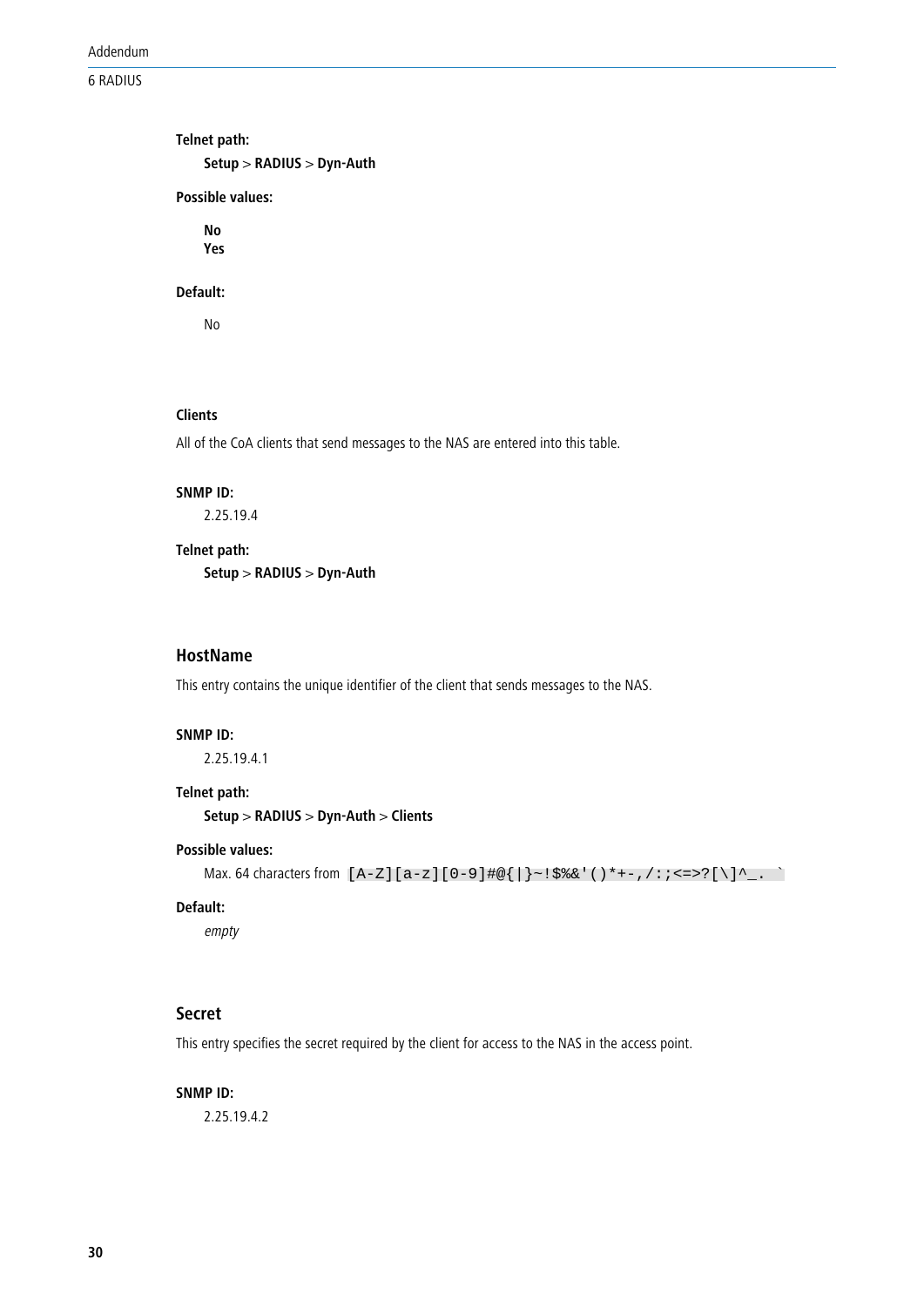#### **Telnet path:**

**Setup** > **RADIUS** > **Dyn-Auth** > **Clients**

#### **Possible values:**

```
Max. 64 characters from [A-Z][a-z][0-9]#@\{|\} \sim 1$%&'()*+-,/:;<=>?[\]^_. `
```
#### **Default:**

empty

### **Forward-Servers**

To forward CoA messages, the forwarding servers are specified here.

#### **SNMP ID:**

2.25.19.5

#### **Telnet path:**

**Setup** > **RADIUS** > **Dyn-Auth**

# **Realm**

This entry contains a string with which the RADIUS server identifies the forwarding destination.

#### **SNMP ID:**

2.25.19.5.1

#### **Telnet path:**

**Setup** > **RADIUS** > **Dyn-Auth** > **Forward-Servers**

#### **Possible values:**

```
Max. 16 characters from [A-Z][a-z][0-9]#@{|}~!$%&'()*+-,/:;<=>?[\]^_. `
```
#### **Default:**

empty

#### **HostName**

Here you enter the hostname of the RADIUS server to which the RADIUS client forwards the requests from WLAN clients.

#### **SNMP ID:**

2.25.19.5.2

#### **Telnet path:**

**Setup** > **RADIUS** > **Dyn-Auth** > **Forward-Servers**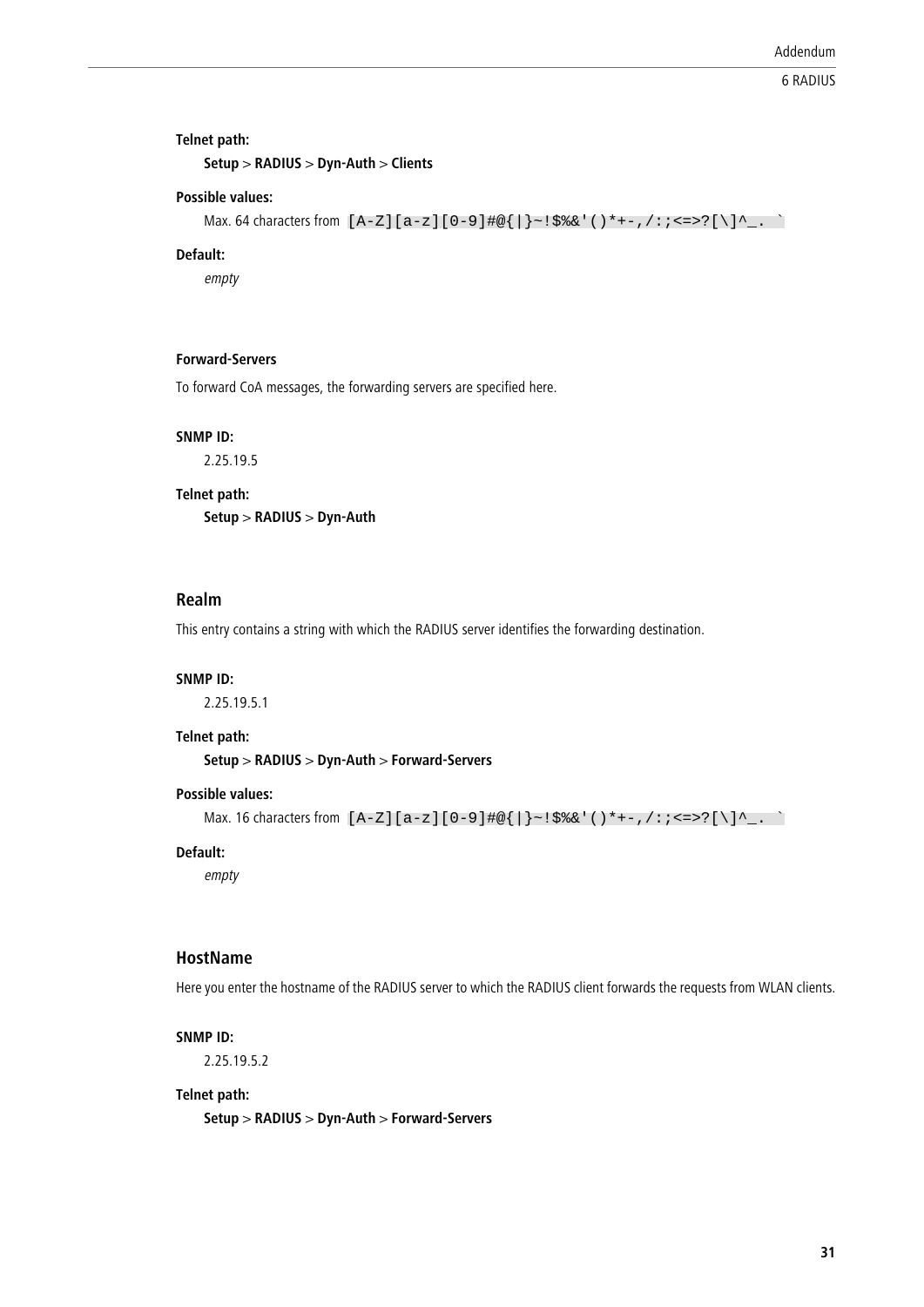#### Addendum

6 RADIUS

#### **Possible values:**

```
Max. 64 characters from [A-Z][a-z][0-9]#@{|}~!$%&'()*+-,/:;<=>?[\]^_. `
```
# **Default:**

empty

# **Port**

This entry contains the port for communications with the forwarding server.

#### **SNMP ID:**

2.25.19.5.3

#### **Telnet path:**

**Setup** > **RADIUS** > **Dyn-Auth** > **Forward-Servers**

#### **Possible values:**

Max. 10 characters from  $[0-9]$ 

# **Default:**

0

### **Secret**

This entry specifies the secret required to access the forwarding server.

#### **SNMP ID:**

2.25.19.5.4

#### **Telnet path:**

**Setup** > **RADIUS** > **Dyn-Auth** > **Forward-Servers**

#### **Possible values:**

```
Max. 64 characters from [A-Z][a-z][0-9]#@\{|\} \sim 1$%&'()*+-,/:;<=>?[\]^_. `
```
#### **Default:**

empty

# **Loopback**

Here you have the option to configure a sender address for the device to use in place of the one that would otherwise be used automatically for this target address.

#### **SNMP ID:**

2.25.19.5.5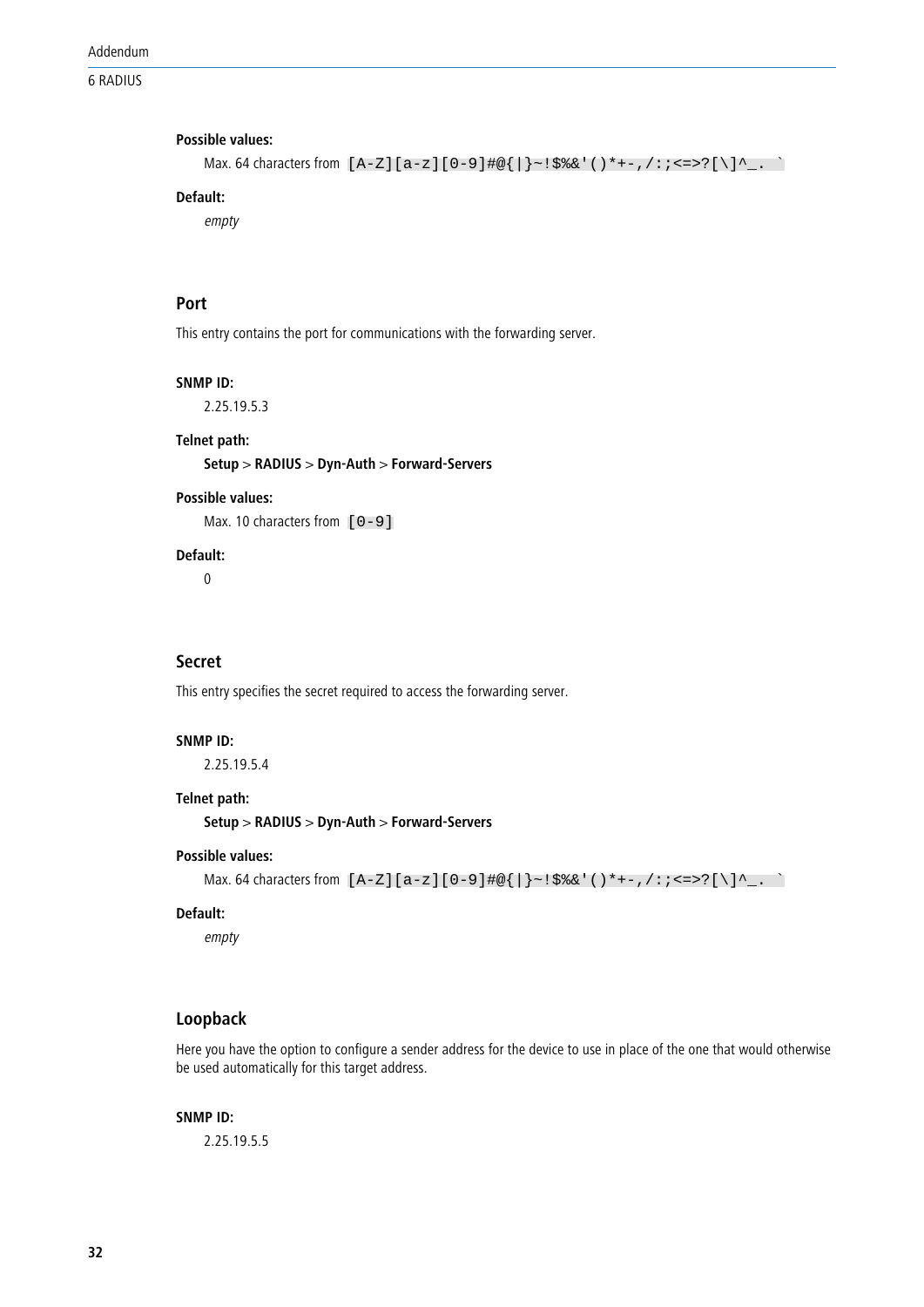#### **Telnet path:**

**Setup** > **RADIUS** > **Dyn-Auth** > **Forward-Servers**

#### **Possible values:**

```
Max. 64 characters from [A-Z][a-z][0-9]#@{|}~!$%&'()*+-,/:;<=>?[\]^_. `
```
#### **Default:**

empty

### **Default realm**

This realm is used if the supplied username uses an unknown realm that is not in the list of forwarding servers.

#### **SNMP ID:**

2.25.19.6

#### **Telnet path:**

**Setup** > **RADIUS** > **Dyn-Auth**

#### **Possible values:**

Max. 64 characters from  $[A-Z][a-z][0-9]$ #@ $\{|\} \sim 1$ \$%&'()\*+-,/:;<=>?[\]^\_. `

#### **Default:**

empty

#### **Empty realm**

This realm is used when the specified username does not contain a realm.

#### **SNMP ID:**

2.25.19.7

#### **Telnet path:**

**Setup** > **RADIUS** > **Dyn-Auth**

#### **Possible values:**

```
Max. 64 characters from [A-Z][a-z][0-9]#@\{|\} \sim 1$%&'()*+-,/:;<=>?[\n\]
```
#### **Default:**

empty

#### **Radclient**

Use the command do Radclient [...] to send CoA messages.

The Radclient command is structured as follows:

```
do Radclient <server[:port]> coa/disconnect <secret> <attribute-list>
```